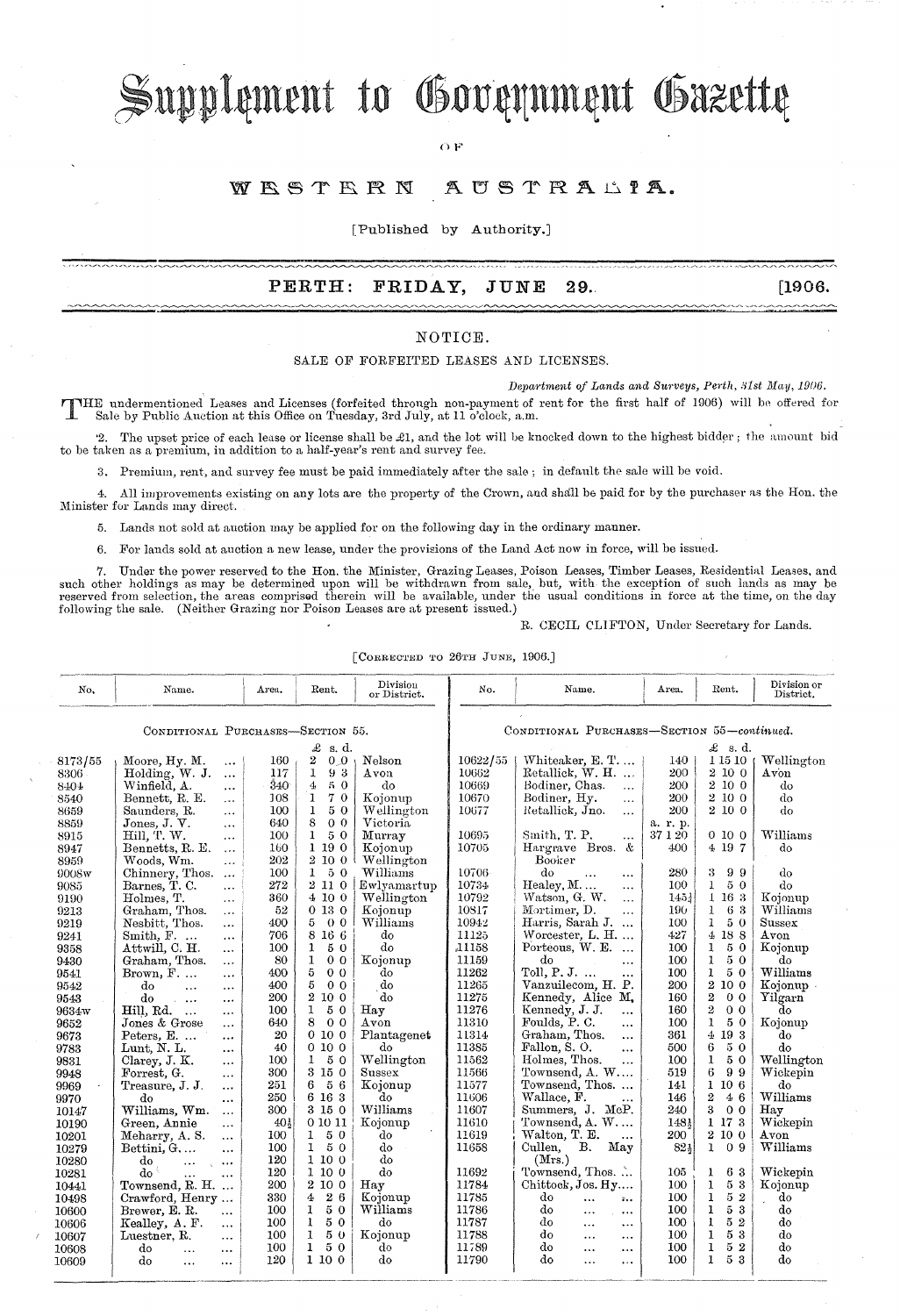LEASES AND LICENSES. FORFEITED-continued.

| CONDITIONAL PURCHASES-SECTION 55-continued.<br>CONDITIONAL PURCHASES-SECTION 55-continued.<br>£<br>s. d.<br>£<br>s. d.<br>11791/55<br>Chittock, Jos. Hy<br>100 <sub>1</sub><br>$\mathbf{L}$<br>52<br>Kojonup<br>13034/55<br>Crawford, $G. H.$<br>100<br>1<br>5 0<br>Kojonup<br>11792<br>d٥<br>100<br>$\mathbf{1}$<br>53<br>and the same<br>do<br>13042<br>Meagher, G.<br>100<br>1<br>50<br>Nelson<br>$\cdots$<br>11793<br>do<br>100<br>$\mathbf{1}$<br>52<br>do<br>$\ddot{\phantom{a}}$<br>$\ldots$<br>13062<br>Norton, E. A.<br>500<br>8<br>26<br>$\ddots$<br>$A$ von<br>11811<br>Humphreys, Wm<br>100<br>$\mathbf{1}$<br>50<br>do<br>13069<br>Dunham, E.<br>$2\,$ 11 $\,$ 0 $\,$<br>227<br>Williams<br>$\ddotsc$<br>11813<br>Leonard, H. W.<br>150<br>3 1 3<br>$\sim$<br>Nelson<br>13116<br>Farmile, G. E.<br>100<br>$\mathbf{1}$<br>50<br>do<br>$\ldots$<br>11857<br>Crouch & Davidson<br>118<br>1 11 0<br>Plantagenet<br>13137<br>Barnett, T. H.<br>864<br>10160<br>do<br>$\ddotsc$<br>11858<br>do<br>100<br>$1\quad 5\quad 0$<br>$\ddotsc$<br>do<br>$\ldots$<br>13184<br>Smith, E.<br>100<br>0126<br>Kojonup<br>$\ddotsc$<br>11859<br>do<br>66<br>0166<br>do<br>13224<br>$\cdots$<br>Kennedy, $W$ . $F$ .<br>100<br>50<br>$\mathbf{1}$<br>Avon<br>11878<br>Bradley, C. G. (Mrs.)<br>280<br>1<br>63<br>$_{\rm Avon}$<br>13249<br>Phillips, W. A.<br>$2\,$ 19 $\,$ 0 $\,$<br>160<br>Kojonup<br>$\ddotsc$<br>11879<br>do<br>720<br>7 17 6<br>do<br>13298<br>$\cdots$<br>Knight, $F. J. G. \ldots$<br>200<br>3 14 0<br>Williams<br>11884<br>Monaghan, F.<br>350<br>$7\,$ $6\,$<br>4<br>$\ddotsc$<br>do<br>13299<br>do<br>80<br>$\mathbf 1$<br>0 <sub>0</sub><br>do<br>.<br>11904<br>Kennedy, L. E.<br>105<br>$\mathbf{1}$<br>89<br>Kojonup<br>$\mathcal{A}$<br>13313<br>Graham, E. E.<br>$\mathbf{1}$<br>5 0<br>100<br>do<br>$\cdots$<br>11905<br>Moorhouse, M. H<br>100<br>$\mathbf{1}$<br>50<br>Hay<br>13317<br>Morris, John<br>346<br>$\overline{4}$<br>80<br>do<br>.<br>11906<br>do<br>100<br>$\mathbf{1}$<br>50<br>do<br>13322<br>Townsend, John<br>242<br>3<br>06<br>Wickepin<br>12043<br>Chittleborough, W.T.<br>5<br>431<br>40<br>Avon<br>13324<br>Cameron, E. J.<br>$109\frac{3}{4}$<br>1 19 6<br><br>12050<br>O'Neill, D. J.<br>100<br>$\mathbf{1}$<br>50<br>222<br>Kojonup<br>13345<br>Whitton, Thos.<br>$119\frac{1}{2}$<br>1 11 3<br>Kojonup<br>$\ldots$<br>12061<br>Crouch & Davidson<br>110<br>1<br>69<br>Plantagenet<br>13349<br>Brown, G. K.<br>100<br>50<br>1<br>do<br>$\ddotsc$<br>12073<br>Moorhouse, M. H.<br>100<br>$\mathbf{1}$<br>50<br>Hay<br>13350<br>do<br>$\mathbf{1}$<br>5 0<br>100<br>do -<br>$\ddotsc$<br>12081<br>Rafferty, Wm.<br>100<br>$\mathbf{1}$<br>50<br>Nelson<br>$\ldots$<br>13351<br>do<br>300<br>3 15 0<br>do<br>$\ldots$<br>12109<br>Bates, S. A.<br>100<br>$\mathbf{I}$<br>50<br>$\bar{\omega}$<br>Avon<br>a. r. p.<br>12162<br>Johnson, B. J.<br>90<br>$\mathbf{1}$<br>26<br>Williams ·<br>$\ldots$<br>13366<br>Bauer, $L_{1}$<br>31130<br>0100<br>Williams<br>$\ldots$<br>12163<br>Johnson, C.<br>$\mathbf{1}$<br>100<br>50<br>$\cdots$<br>do<br>13368<br>Chittock, E. H.<br>$2\;12\;6$<br>210<br>Kojonup<br>$\ldots$<br>12164<br>Johnson, F.<br>100<br>1<br>50<br>do<br>$\ddotsc$<br>13369<br>do<br>2126<br>210<br>do<br>$\ldots$<br>12165<br>Johnson, A. L.<br>100<br>$\mathbf{1}$<br>50<br>do<br>$\ldots$<br>13370<br>do<br>$1\;17\;6$<br>150<br>do<br>$\cdots$<br>12168<br>Murphy, Jas.<br>100<br>$1\quad 5\quad 0$<br>Kojonup<br>$\ldots$<br>13371<br>do<br>150<br>$1\;17\;6$<br>do<br>$\ddotsc$<br>12251<br>Stehn, F. G.<br>40<br>0100<br>$\cdots$<br>do<br>13372<br>do<br>140<br>$1\;15\;0$<br>do<br>$\ldots$<br>12284<br>Kruger, C. E.<br>100<br>$\mathbf{1}$<br>50<br>Williams<br>$\cdots$<br>13373<br>do<br>1150<br>140<br>do<br>$\cdots$<br>12355<br>Leonard, H. W.<br>150<br>1 17 6<br>Avon<br>$\cdots$<br>13375<br>Lowe, G. J.<br>200<br>2 10 0<br>Williams<br>$\ldots$<br>12356<br>do<br>100<br>$1\quad 5\quad 0$<br>Nelson<br>13385<br>$\cdots$<br>Day, W. F.<br>100<br>0126<br>Murray<br>$\ldots$<br>12357<br>Davison, F.<br>100<br>0126<br>Plantagenet<br>$\ddotsc$<br>13386<br>Day, A.<br>100<br>0126<br>$\ddotsc$<br>do<br>$\ldots$<br>12367<br>Chittleborough, W.<br>$\mathbf{3}$<br>271<br>$-32$<br>Avon<br>13405<br>Summerhayes, E<br>$3\,15\,0$<br>300<br>Kojonup<br>т.<br>13406<br>do<br>400<br>5<br>0 <sub>0</sub><br>do<br>.<br>12405<br>Paynter, E.<br>140<br>1 15 0<br>Kojonup<br>$\cdots$<br>13409<br>Avery, E. A.<br>500<br>5 0<br>6.<br>dо<br>$\cdots$<br>12406<br>do<br>160<br>$2\quad 0\quad 0$<br>d٥<br>$\ddotsc$<br>$\ddotsc$<br>13410<br>do<br>500<br>6<br>50<br>do<br>$\ldots$<br>12411<br>Johnston, Jos.<br>200<br>2100<br>$\cdots$<br>Avon<br>13418<br>Lipsett, H.<br>200<br>2 10 0<br>Avon<br>$\ldots$<br>12412<br>Pates, Kate<br>100<br>$1\quad 5\quad 0$<br>$\ddotsc$<br>do<br>13434<br>Dibdin, May<br>100<br>$\mathbf{1}$<br>50<br>$\ddotsc$<br>do<br>12481<br>Hanley & Whelan<br>550<br>10 10 0<br>Plantagenet<br>13435<br>Donnelly, N.<br>0.126<br>100<br>Williams<br>$\cdots$<br>12491<br>Cooper, Hy. Jas.<br>$155\frac{3}{4}$<br>1 19 0<br>Williams<br>13461<br>Grenfell, G. H.<br>100<br>50<br>1<br>Plantagenet<br>$\cdots$<br>12492<br>do<br>150<br>1 17 6<br>do<br>$\sim$ $\sim$<br>13489<br>Bufton, William<br>100<br>$\mathbf{1}$<br>50<br>$_{\rm Avon}$<br>12507<br>Foulds, F. $\ldots$<br>$\mathbf{2}$<br>$161\frac{1}{2}$<br>06<br>Kojonup<br>$\ldots$<br>13491<br>do<br>250<br>3 15 0<br>do<br>$\cdots$<br>12517<br>Crawford, H. H.<br>100<br>$1\quad 5\quad 0$<br>$\operatorname{Williams}$<br>13499<br>Price, Jacob, sen<br>1221<br>$1\;16\;6$<br>do<br>12518<br>do<br>100<br>0176<br>$\sim$<br>do<br>$\ldots$<br>13504<br>Audley, A.<br>100<br>$\mathbf{1}$<br>50<br>$\ldots$<br>Kojonup<br>12519<br>do<br>, 100<br>$\mathbf{1}$<br>50<br>do<br>$\ldots$<br>13505<br>do<br>$\mathbf{1}$<br>50<br>100<br>do<br>$\ldots$<br>12545<br>Artilla,<br>160<br>$2\quad 0\quad 0$<br>Muchea<br>$\ldots$<br>13512<br>Cowin, $T_A$ ,<br>6<br>50<br>500<br>Williams<br>$\ldots$<br>a. r. p.<br>13517<br>Kemble, J. L.<br>100<br>1<br>50<br>$\ldots$<br>Kojonup<br>12556<br>McHugh, H. R. $\ldots$ 155 1 0<br>1 19 0<br>Avon<br>13518<br>do<br>3<br>$259\frac{1}{2}$<br>76<br>do<br>$\cdots$<br>12582<br>Jordan, G. M.<br>160<br>$\ldots$<br>0190<br>Kejonup<br>13527<br>Crossman, S. E.<br>$200^\circ$<br>2 10 0<br>Williams<br>$\ldots$<br>12584<br>Davey, O. M. W.<br>393<br>4 16 6<br>A von<br>13549<br>Burton, Owen<br>0133<br>53<br>$\ddotsc$<br>Moorumbine<br>12639<br>Crawford, $H. H.$<br>100<br>$1\quad 5\quad 0$<br>Williams<br>13575<br>Hutchinson, A.<br>100<br>$0\;12\;6$<br>$\ldots$<br>Nelson<br>12640<br>do<br>100<br>$\mathbf{1}$<br>50<br>do<br>13600<br>Sanderson, Flo.<br>$100 \mid 1$<br>50<br>$\ldots$<br>$A$ von<br>12641<br>do<br>100<br>50<br>1<br>do<br>13605<br>$\cdots$<br>Weir, John<br>6<br>50<br>500<br>do<br>$\ldots$<br>12667<br>Phillips, C. F.<br>100<br>$\mathbf{1}$<br>0 <sub>0</sub><br>Plantagenet<br>$\cdots$<br>13610<br>Summerhayes, E<br>300<br>3 15 0<br>Kojonup<br>12670<br>Bilney, H. E.<br>100<br>$\mathbf{I}$<br>5 0<br>Kojonup<br>$\ldots$<br>13622<br>Faughton, T. A.<br>2<br>90<br>1944<br>Wickepin<br>12750<br>Allen, W. A.<br>320<br>4<br>0 <sub>0</sub><br>do<br>$\cdots$<br>13626<br>Thomas, W. E.<br>91<br>0 16 3<br>Kojonup<br>$\ldots$<br>12756<br>Butterly, J. A.<br>100<br>$\mathbf{1}$<br>50<br>dσ<br>$\ldots$<br>13649<br>Lindley, P. J.<br>2<br>0 <sub>0</sub><br>160<br>Yilgarn<br>$\cdots$<br>12757<br>do<br>100<br>1<br>50<br>.<br>do<br>$\ldots$<br>13653<br>Phillips, W. A.<br>$\mathbf{I}$<br>50<br>$100^{\circ}$<br>Kojonup<br>$\ldots$<br>12758<br>Garn, F.<br>$6^{-}$<br>500<br>5.0<br>do<br>$\ddotsc$<br>$\cdots$<br>13661<br>Donnelly, H.<br>$\mathbf{1}$<br>26<br>90<br>$\operatorname{Williams}$<br>$\cdots$<br>12777<br>Elverd, R. W.<br>6<br>524<br>50<br>do<br>$\cdots$<br>13662<br>Furlong, A. J.<br>$\mathbf{1}$<br>80<br>0 <sub>0</sub><br>$\cdots$<br>do<br>12778<br>Falls, R.<br>100<br>$\mathbf{1}$<br>$\mathcal{L}_{\mathbf{z},\mathbf{z}}$ .<br>$5^{\circ}0$<br>Avon<br>$\ldots$<br>13670<br>Judge, G. T.<br>$\mathbf{J}$<br>100<br>50<br>do<br>$\cdots$<br>$\frac{1}{\epsilon}$<br>$12800\,$<br>Hubble, J. Hy.<br>$\rm{2}$<br>200<br>10 0<br>do<br>$\ldots$<br>13671<br>do<br>1<br>50<br>100<br>do<br>$\ldots$<br>12801<br>Hubble, E. G.<br>100<br>$\mathbf{1}$<br>50<br>do<br>$\ddotsc$<br>13690<br>Phillips, H.O.<br>$\mathbf{1}$<br>87<br>19<br>do<br>.<br>12823<br>Toll, $P. J.$<br>100<br>1<br>50<br>Williams<br>$\ddotsc$<br>13707<br>Merrick, M.<br>200<br>2<br>10 0<br>Avon<br>$\cdots$<br>12833<br>Goodrich, Wm.<br>283<br>$\overline{4}$<br>82<br>$\ddotsc$<br>Plantagenet<br>13715<br>Harris, G. A.<br>100<br>50<br>1.,<br>1<br>Kojonup<br>12834<br>do<br>6<br>50<br>419<br><br>do<br><br>13728<br>Logan, S.<br>$\mathbf{1}$<br>50<br>100<br>Avon<br>$\ldots$<br>12835<br>do<br>160<br>$\mathbf{2}^-$<br>$\ddotsc$<br>0 <sub>0</sub><br>do<br>$\cdots$<br>13729<br>Mason, $F. \ldots$<br>1<br>5 0<br>100<br>Plantagenet<br>$\sim$<br>12836<br>do<br>Δ.<br>100<br>1 4 1 1<br>do<br>13762<br>$\cdots$<br>Choun, $A. \ldots$<br>100<br>$\mathbf{1}$<br>50<br>Avon<br>$\ddotsc$<br>12838<br>Marchant, M. J.<br>100<br>0126<br>Kojonup<br>$\ldots$<br>13833<br>Ryan, Wm.<br>500<br>6<br>50<br>do<br><br>12839<br>do<br>100<br>0126<br>$\ddotsc$<br>do<br>$\ddotsc$<br>13841<br>Kirkwood, W.S.<br>400<br>5<br>0 <sub>0</sub><br>do<br>$\cdots$<br>12844<br>Cain, P.<br>150<br>0 18 9<br>$\sim$ .<br>do<br>$\ldots$<br>13860<br>Greig, J. A.<br>300<br>3 15 0<br>$\operatorname{Williams}$<br>$\cdots$<br>12845<br>do<br>100<br>0126<br>do<br>$\ddotsc$<br>$\ddotsc$<br>13867<br>Hall, C. A. J.<br>160<br>2<br>0 <sub>0</sub><br>Plantagenet<br>$\ddotsc$<br>12854<br>Hancock, J. C.<br>3<br>260<br>5 0<br>Avon<br>$\ddot{\phantom{a}}$<br>13868<br>do<br>100<br>1<br>50<br>$\ddotsc$<br>do<br>.<br>12855<br>Hancock, H.<br>260<br>3<br>5 0<br>do<br>13882<br>$\cdots$<br>Giles, Edgar<br>1<br>100<br>50<br>$_{\rm Avon}$<br>$\ldots$<br>12858<br>Edwards, P. G.<br>160<br>$\mathbf{1}$<br>0 <sub>0</sub><br>Murray<br>$\cdots$<br>13901<br>do<br>$231\frac{1}{3}$<br>2160<br>$\sim$ .<br>do<br>$\ldots$<br>12859<br>Page, Wm.<br>494<br>6<br>$3\,5$<br>.<br>$A$ von<br>13902<br>do<br>$395\frac{1}{2}$<br>4180<br>$\ddots$<br>do<br>$\cdots$<br>12884<br>Crawford, C. E.<br>140<br>1 15 0<br>Williams<br>13937<br>$\cdots$<br>Laurisch, B. O. W.<br>1<br>5 0<br>100<br>Narrogin<br>12885<br>do<br>120<br>1 10 0<br>do<br>$\ddotsc$<br>13938<br>$\ldots$<br>do<br>$\mathbf{1}$<br>53<br>101<br>$\ddotsc$<br>do<br><br>12886<br>do<br>$\mathbf{2}$<br>- 165<br>13<br>$\ddotsc$<br>do<br>$\ddotsc$<br>13970<br>Holmes, Jno.<br>50<br>100<br>1<br>Kojonup<br>.<br>12887<br>Fielder, C<br>100<br>$\mathbf{1}$<br>50<br>Kojonup<br>13971<br>.<br>do<br>100<br>1<br>50<br>$\ddotsc$<br>do<br>$\cdots$<br>12944<br>Reilly & O'Shea<br>320<br>$\overline{4}$<br>0 <sub>0</sub><br>$_{\mathrm{AVon}}$<br>13972<br>do<br>100<br>1<br>5 0<br>$\ldots$<br>do<br>$\cdots$<br>12948<br>Walsh, M. H.<br>7 10 0<br>600<br>$\cdots$<br>Kojonup<br>13973<br>do<br>1<br>5 0<br>100<br>$\cdots$<br>do<br>$\cdots$<br>12949<br>do<br>400<br>5<br>0 <sub>0</sub><br>$\ddotsc$<br>do<br>$\cdots$<br>13974<br>do<br>1<br>100<br>50<br>do<br>$\ddotsc$<br>$\cdots$<br>12978<br>Murphy, Jas.<br>$\mathbf{1}$<br>100<br>50<br>do<br>$\ddot{\phantom{a}}$ .<br>13996<br>Mort, H.<br>100<br>0126<br>Sussex<br>$\cdots$<br>$\cdots$<br>13019<br>Cantwell, E. J.<br>$\mathbf{1}$<br>110<br>76<br>do<br>$\ddotsc$<br>13997<br>$O'Brien$ , W.<br>100<br>$\mathbf{1}$<br>50<br>Kojonup<br>$\cdots$<br>13022<br>Ebsary, H. R. G. $\dots$<br>100<br>$\mathbf{1}$<br>50<br>Williams<br>14015<br>Horrocks, Jas.<br>160<br>$\mathbf{2}$<br>0 <sub>0</sub><br>Wellington<br>$\ldots$ | No. | Name. | Area. | Rent. | Division<br>or District. | No. | Name. | Area. | Rent. | Division<br>or District. |
|----------------------------------------------------------------------------------------------------------------------------------------------------------------------------------------------------------------------------------------------------------------------------------------------------------------------------------------------------------------------------------------------------------------------------------------------------------------------------------------------------------------------------------------------------------------------------------------------------------------------------------------------------------------------------------------------------------------------------------------------------------------------------------------------------------------------------------------------------------------------------------------------------------------------------------------------------------------------------------------------------------------------------------------------------------------------------------------------------------------------------------------------------------------------------------------------------------------------------------------------------------------------------------------------------------------------------------------------------------------------------------------------------------------------------------------------------------------------------------------------------------------------------------------------------------------------------------------------------------------------------------------------------------------------------------------------------------------------------------------------------------------------------------------------------------------------------------------------------------------------------------------------------------------------------------------------------------------------------------------------------------------------------------------------------------------------------------------------------------------------------------------------------------------------------------------------------------------------------------------------------------------------------------------------------------------------------------------------------------------------------------------------------------------------------------------------------------------------------------------------------------------------------------------------------------------------------------------------------------------------------------------------------------------------------------------------------------------------------------------------------------------------------------------------------------------------------------------------------------------------------------------------------------------------------------------------------------------------------------------------------------------------------------------------------------------------------------------------------------------------------------------------------------------------------------------------------------------------------------------------------------------------------------------------------------------------------------------------------------------------------------------------------------------------------------------------------------------------------------------------------------------------------------------------------------------------------------------------------------------------------------------------------------------------------------------------------------------------------------------------------------------------------------------------------------------------------------------------------------------------------------------------------------------------------------------------------------------------------------------------------------------------------------------------------------------------------------------------------------------------------------------------------------------------------------------------------------------------------------------------------------------------------------------------------------------------------------------------------------------------------------------------------------------------------------------------------------------------------------------------------------------------------------------------------------------------------------------------------------------------------------------------------------------------------------------------------------------------------------------------------------------------------------------------------------------------------------------------------------------------------------------------------------------------------------------------------------------------------------------------------------------------------------------------------------------------------------------------------------------------------------------------------------------------------------------------------------------------------------------------------------------------------------------------------------------------------------------------------------------------------------------------------------------------------------------------------------------------------------------------------------------------------------------------------------------------------------------------------------------------------------------------------------------------------------------------------------------------------------------------------------------------------------------------------------------------------------------------------------------------------------------------------------------------------------------------------------------------------------------------------------------------------------------------------------------------------------------------------------------------------------------------------------------------------------------------------------------------------------------------------------------------------------------------------------------------------------------------------------------------------------------------------------------------------------------------------------------------------------------------------------------------------------------------------------------------------------------------------------------------------------------------------------------------------------------------------------------------------------------------------------------------------------------------------------------------------------------------------------------------------------------------------------------------------------------------------------------------------------------------------------------------------------------------------------------------------------------------------------------------------------------------------------------------------------------------------------------------------------------------------------------------------------------------------------------------------------------------------------------------------------------------------------------------------------------------------------------------------------------------------------------------------------------------------------------------------------------------------------------------------------------------------------------------------------------------------------------------------------------------------------------------------------------------------------------------------------------------------------------------------------------------------------------------------------------------------------------------------------------------------------------------------------------------------------------------------------------------------------------------------------------------------------------------------------------------------------------------------------------------------------------------------------------------------------------------------------------------------------------------------------------------------------------------------------------------------------------------------------------------------------------------------------------------------------------------------------------------------------------------------------------------------------------------------------------------------------------------------------------------------------------------------------------------------------------------------------------------------------------------------------------------------------------------------------------------------------------------------------------------------------------------------------------------------------------------------------------------------------------------------------------------------------------------------------------------------------------------------------------------------------------------------------------------------------------------------------------------------------------------------------------------------------------------------------------------------------------------------------------------------------------------------------------------------------------------------------------------------------------------------------------------------------------------------------------------------------------------------------------------------------------------------------------------------------------------------------------------------------------------------------------------------------------------------------------------------------------------------------------------------------------------------------------------------------------------------------------------------------------------------------------------------------------------------------------------------------------------------------------------------------------------------------------------------------------------------------------------------------------------------------------------------------------------------------------------------------------------------------------------------------------------------------------------------------------------------------------------------------------------------------------------------------------------------------------------------------------------------------------------------------------------------------------------------------------------------------------------------------------------------------------------------------------------------------------------------------------------------------------------------------------------------------------------------------------------------------------------------------------------------------------------------------------------------------------------------------------------------------------------------------------------------------------------------------------------------------------------------------------------------------------------------------------------------------------------------------------------------------------------------------------------------------------------------------------------------------------------------------------------------------------------------------------------------------------------------------------------------------------------------------------------------------------------------------------------------------------------------------------------------------------------------------------------------------------|-----|-------|-------|-------|--------------------------|-----|-------|-------|-------|--------------------------|
|                                                                                                                                                                                                                                                                                                                                                                                                                                                                                                                                                                                                                                                                                                                                                                                                                                                                                                                                                                                                                                                                                                                                                                                                                                                                                                                                                                                                                                                                                                                                                                                                                                                                                                                                                                                                                                                                                                                                                                                                                                                                                                                                                                                                                                                                                                                                                                                                                                                                                                                                                                                                                                                                                                                                                                                                                                                                                                                                                                                                                                                                                                                                                                                                                                                                                                                                                                                                                                                                                                                                                                                                                                                                                                                                                                                                                                                                                                                                                                                                                                                                                                                                                                                                                                                                                                                                                                                                                                                                                                                                                                                                                                                                                                                                                                                                                                                                                                                                                                                                                                                                                                                                                                                                                                                                                                                                                                                                                                                                                                                                                                                                                                                                                                                                                                                                                                                                                                                                                                                                                                                                                                                                                                                                                                                                                                                                                                                                                                                                                                                                                                                                                                                                                                                                                                                                                                                                                                                                                                                                                                                                                                                                                                                                                                                                                                                                                                                                                                                                                                                                                                                                                                                                                                                                                                                                                                                                                                                                                                                                                                                                                                                                                                                                                                                                                                                                                                                                                                                                                                                                                                                                                                                                                                                                                                                                                                                                                                                                                                                                                                                                                                                                                                                                                                                                                                                                                                                                                                                                                                                                                                                                                                                                                                                                                                                                                                                                                                                                                                                                                                                                                                                                                                                                                                                                                                                                                                                                                                                                                                                                                                                                                                                                                                                                                                                                                                                                                                                                                                                                                                                                                                                                                                                                                                                                                                                                                                                                                                                                                                                                                                                                                                                                                                                                                                                                                                                                                                                                        |     |       |       |       |                          |     |       |       |       |                          |
| Ewlyamartup                                                                                                                                                                                                                                                                                                                                                                                                                                                                                                                                                                                                                                                                                                                                                                                                                                                                                                                                                                                                                                                                                                                                                                                                                                                                                                                                                                                                                                                                                                                                                                                                                                                                                                                                                                                                                                                                                                                                                                                                                                                                                                                                                                                                                                                                                                                                                                                                                                                                                                                                                                                                                                                                                                                                                                                                                                                                                                                                                                                                                                                                                                                                                                                                                                                                                                                                                                                                                                                                                                                                                                                                                                                                                                                                                                                                                                                                                                                                                                                                                                                                                                                                                                                                                                                                                                                                                                                                                                                                                                                                                                                                                                                                                                                                                                                                                                                                                                                                                                                                                                                                                                                                                                                                                                                                                                                                                                                                                                                                                                                                                                                                                                                                                                                                                                                                                                                                                                                                                                                                                                                                                                                                                                                                                                                                                                                                                                                                                                                                                                                                                                                                                                                                                                                                                                                                                                                                                                                                                                                                                                                                                                                                                                                                                                                                                                                                                                                                                                                                                                                                                                                                                                                                                                                                                                                                                                                                                                                                                                                                                                                                                                                                                                                                                                                                                                                                                                                                                                                                                                                                                                                                                                                                                                                                                                                                                                                                                                                                                                                                                                                                                                                                                                                                                                                                                                                                                                                                                                                                                                                                                                                                                                                                                                                                                                                                                                                                                                                                                                                                                                                                                                                                                                                                                                                                                                                                                                                                                                                                                                                                                                                                                                                                                                                                                                                                                                                                                                                                                                                                                                                                                                                                                                                                                                                                                                                                                                                                                                                                                                                                                                                                                                                                                                                                                                                                                                                                                                                            |     |       |       |       |                          |     |       |       |       |                          |
|                                                                                                                                                                                                                                                                                                                                                                                                                                                                                                                                                                                                                                                                                                                                                                                                                                                                                                                                                                                                                                                                                                                                                                                                                                                                                                                                                                                                                                                                                                                                                                                                                                                                                                                                                                                                                                                                                                                                                                                                                                                                                                                                                                                                                                                                                                                                                                                                                                                                                                                                                                                                                                                                                                                                                                                                                                                                                                                                                                                                                                                                                                                                                                                                                                                                                                                                                                                                                                                                                                                                                                                                                                                                                                                                                                                                                                                                                                                                                                                                                                                                                                                                                                                                                                                                                                                                                                                                                                                                                                                                                                                                                                                                                                                                                                                                                                                                                                                                                                                                                                                                                                                                                                                                                                                                                                                                                                                                                                                                                                                                                                                                                                                                                                                                                                                                                                                                                                                                                                                                                                                                                                                                                                                                                                                                                                                                                                                                                                                                                                                                                                                                                                                                                                                                                                                                                                                                                                                                                                                                                                                                                                                                                                                                                                                                                                                                                                                                                                                                                                                                                                                                                                                                                                                                                                                                                                                                                                                                                                                                                                                                                                                                                                                                                                                                                                                                                                                                                                                                                                                                                                                                                                                                                                                                                                                                                                                                                                                                                                                                                                                                                                                                                                                                                                                                                                                                                                                                                                                                                                                                                                                                                                                                                                                                                                                                                                                                                                                                                                                                                                                                                                                                                                                                                                                                                                                                                                                                                                                                                                                                                                                                                                                                                                                                                                                                                                                                                                                                                                                                                                                                                                                                                                                                                                                                                                                                                                                                                                                                                                                                                                                                                                                                                                                                                                                                                                                                                                                                        |     |       |       |       |                          |     |       |       |       |                          |
|                                                                                                                                                                                                                                                                                                                                                                                                                                                                                                                                                                                                                                                                                                                                                                                                                                                                                                                                                                                                                                                                                                                                                                                                                                                                                                                                                                                                                                                                                                                                                                                                                                                                                                                                                                                                                                                                                                                                                                                                                                                                                                                                                                                                                                                                                                                                                                                                                                                                                                                                                                                                                                                                                                                                                                                                                                                                                                                                                                                                                                                                                                                                                                                                                                                                                                                                                                                                                                                                                                                                                                                                                                                                                                                                                                                                                                                                                                                                                                                                                                                                                                                                                                                                                                                                                                                                                                                                                                                                                                                                                                                                                                                                                                                                                                                                                                                                                                                                                                                                                                                                                                                                                                                                                                                                                                                                                                                                                                                                                                                                                                                                                                                                                                                                                                                                                                                                                                                                                                                                                                                                                                                                                                                                                                                                                                                                                                                                                                                                                                                                                                                                                                                                                                                                                                                                                                                                                                                                                                                                                                                                                                                                                                                                                                                                                                                                                                                                                                                                                                                                                                                                                                                                                                                                                                                                                                                                                                                                                                                                                                                                                                                                                                                                                                                                                                                                                                                                                                                                                                                                                                                                                                                                                                                                                                                                                                                                                                                                                                                                                                                                                                                                                                                                                                                                                                                                                                                                                                                                                                                                                                                                                                                                                                                                                                                                                                                                                                                                                                                                                                                                                                                                                                                                                                                                                                                                                                                                                                                                                                                                                                                                                                                                                                                                                                                                                                                                                                                                                                                                                                                                                                                                                                                                                                                                                                                                                                                                                                                                                                                                                                                                                                                                                                                                                                                                                                                                                                                                        |     |       |       |       |                          |     |       |       |       |                          |
|                                                                                                                                                                                                                                                                                                                                                                                                                                                                                                                                                                                                                                                                                                                                                                                                                                                                                                                                                                                                                                                                                                                                                                                                                                                                                                                                                                                                                                                                                                                                                                                                                                                                                                                                                                                                                                                                                                                                                                                                                                                                                                                                                                                                                                                                                                                                                                                                                                                                                                                                                                                                                                                                                                                                                                                                                                                                                                                                                                                                                                                                                                                                                                                                                                                                                                                                                                                                                                                                                                                                                                                                                                                                                                                                                                                                                                                                                                                                                                                                                                                                                                                                                                                                                                                                                                                                                                                                                                                                                                                                                                                                                                                                                                                                                                                                                                                                                                                                                                                                                                                                                                                                                                                                                                                                                                                                                                                                                                                                                                                                                                                                                                                                                                                                                                                                                                                                                                                                                                                                                                                                                                                                                                                                                                                                                                                                                                                                                                                                                                                                                                                                                                                                                                                                                                                                                                                                                                                                                                                                                                                                                                                                                                                                                                                                                                                                                                                                                                                                                                                                                                                                                                                                                                                                                                                                                                                                                                                                                                                                                                                                                                                                                                                                                                                                                                                                                                                                                                                                                                                                                                                                                                                                                                                                                                                                                                                                                                                                                                                                                                                                                                                                                                                                                                                                                                                                                                                                                                                                                                                                                                                                                                                                                                                                                                                                                                                                                                                                                                                                                                                                                                                                                                                                                                                                                                                                                                                                                                                                                                                                                                                                                                                                                                                                                                                                                                                                                                                                                                                                                                                                                                                                                                                                                                                                                                                                                                                                                                                                                                                                                                                                                                                                                                                                                                                                                                                                                                                                        |     |       |       |       |                          |     |       |       |       |                          |
|                                                                                                                                                                                                                                                                                                                                                                                                                                                                                                                                                                                                                                                                                                                                                                                                                                                                                                                                                                                                                                                                                                                                                                                                                                                                                                                                                                                                                                                                                                                                                                                                                                                                                                                                                                                                                                                                                                                                                                                                                                                                                                                                                                                                                                                                                                                                                                                                                                                                                                                                                                                                                                                                                                                                                                                                                                                                                                                                                                                                                                                                                                                                                                                                                                                                                                                                                                                                                                                                                                                                                                                                                                                                                                                                                                                                                                                                                                                                                                                                                                                                                                                                                                                                                                                                                                                                                                                                                                                                                                                                                                                                                                                                                                                                                                                                                                                                                                                                                                                                                                                                                                                                                                                                                                                                                                                                                                                                                                                                                                                                                                                                                                                                                                                                                                                                                                                                                                                                                                                                                                                                                                                                                                                                                                                                                                                                                                                                                                                                                                                                                                                                                                                                                                                                                                                                                                                                                                                                                                                                                                                                                                                                                                                                                                                                                                                                                                                                                                                                                                                                                                                                                                                                                                                                                                                                                                                                                                                                                                                                                                                                                                                                                                                                                                                                                                                                                                                                                                                                                                                                                                                                                                                                                                                                                                                                                                                                                                                                                                                                                                                                                                                                                                                                                                                                                                                                                                                                                                                                                                                                                                                                                                                                                                                                                                                                                                                                                                                                                                                                                                                                                                                                                                                                                                                                                                                                                                                                                                                                                                                                                                                                                                                                                                                                                                                                                                                                                                                                                                                                                                                                                                                                                                                                                                                                                                                                                                                                                                                                                                                                                                                                                                                                                                                                                                                                                                                                                                                                        |     |       |       |       |                          |     |       |       |       |                          |
|                                                                                                                                                                                                                                                                                                                                                                                                                                                                                                                                                                                                                                                                                                                                                                                                                                                                                                                                                                                                                                                                                                                                                                                                                                                                                                                                                                                                                                                                                                                                                                                                                                                                                                                                                                                                                                                                                                                                                                                                                                                                                                                                                                                                                                                                                                                                                                                                                                                                                                                                                                                                                                                                                                                                                                                                                                                                                                                                                                                                                                                                                                                                                                                                                                                                                                                                                                                                                                                                                                                                                                                                                                                                                                                                                                                                                                                                                                                                                                                                                                                                                                                                                                                                                                                                                                                                                                                                                                                                                                                                                                                                                                                                                                                                                                                                                                                                                                                                                                                                                                                                                                                                                                                                                                                                                                                                                                                                                                                                                                                                                                                                                                                                                                                                                                                                                                                                                                                                                                                                                                                                                                                                                                                                                                                                                                                                                                                                                                                                                                                                                                                                                                                                                                                                                                                                                                                                                                                                                                                                                                                                                                                                                                                                                                                                                                                                                                                                                                                                                                                                                                                                                                                                                                                                                                                                                                                                                                                                                                                                                                                                                                                                                                                                                                                                                                                                                                                                                                                                                                                                                                                                                                                                                                                                                                                                                                                                                                                                                                                                                                                                                                                                                                                                                                                                                                                                                                                                                                                                                                                                                                                                                                                                                                                                                                                                                                                                                                                                                                                                                                                                                                                                                                                                                                                                                                                                                                                                                                                                                                                                                                                                                                                                                                                                                                                                                                                                                                                                                                                                                                                                                                                                                                                                                                                                                                                                                                                                                                                                                                                                                                                                                                                                                                                                                                                                                                                                                                                                        |     |       |       |       |                          |     |       |       |       |                          |
|                                                                                                                                                                                                                                                                                                                                                                                                                                                                                                                                                                                                                                                                                                                                                                                                                                                                                                                                                                                                                                                                                                                                                                                                                                                                                                                                                                                                                                                                                                                                                                                                                                                                                                                                                                                                                                                                                                                                                                                                                                                                                                                                                                                                                                                                                                                                                                                                                                                                                                                                                                                                                                                                                                                                                                                                                                                                                                                                                                                                                                                                                                                                                                                                                                                                                                                                                                                                                                                                                                                                                                                                                                                                                                                                                                                                                                                                                                                                                                                                                                                                                                                                                                                                                                                                                                                                                                                                                                                                                                                                                                                                                                                                                                                                                                                                                                                                                                                                                                                                                                                                                                                                                                                                                                                                                                                                                                                                                                                                                                                                                                                                                                                                                                                                                                                                                                                                                                                                                                                                                                                                                                                                                                                                                                                                                                                                                                                                                                                                                                                                                                                                                                                                                                                                                                                                                                                                                                                                                                                                                                                                                                                                                                                                                                                                                                                                                                                                                                                                                                                                                                                                                                                                                                                                                                                                                                                                                                                                                                                                                                                                                                                                                                                                                                                                                                                                                                                                                                                                                                                                                                                                                                                                                                                                                                                                                                                                                                                                                                                                                                                                                                                                                                                                                                                                                                                                                                                                                                                                                                                                                                                                                                                                                                                                                                                                                                                                                                                                                                                                                                                                                                                                                                                                                                                                                                                                                                                                                                                                                                                                                                                                                                                                                                                                                                                                                                                                                                                                                                                                                                                                                                                                                                                                                                                                                                                                                                                                                                                                                                                                                                                                                                                                                                                                                                                                                                                                                                                                        |     |       |       |       |                          |     |       |       |       |                          |
|                                                                                                                                                                                                                                                                                                                                                                                                                                                                                                                                                                                                                                                                                                                                                                                                                                                                                                                                                                                                                                                                                                                                                                                                                                                                                                                                                                                                                                                                                                                                                                                                                                                                                                                                                                                                                                                                                                                                                                                                                                                                                                                                                                                                                                                                                                                                                                                                                                                                                                                                                                                                                                                                                                                                                                                                                                                                                                                                                                                                                                                                                                                                                                                                                                                                                                                                                                                                                                                                                                                                                                                                                                                                                                                                                                                                                                                                                                                                                                                                                                                                                                                                                                                                                                                                                                                                                                                                                                                                                                                                                                                                                                                                                                                                                                                                                                                                                                                                                                                                                                                                                                                                                                                                                                                                                                                                                                                                                                                                                                                                                                                                                                                                                                                                                                                                                                                                                                                                                                                                                                                                                                                                                                                                                                                                                                                                                                                                                                                                                                                                                                                                                                                                                                                                                                                                                                                                                                                                                                                                                                                                                                                                                                                                                                                                                                                                                                                                                                                                                                                                                                                                                                                                                                                                                                                                                                                                                                                                                                                                                                                                                                                                                                                                                                                                                                                                                                                                                                                                                                                                                                                                                                                                                                                                                                                                                                                                                                                                                                                                                                                                                                                                                                                                                                                                                                                                                                                                                                                                                                                                                                                                                                                                                                                                                                                                                                                                                                                                                                                                                                                                                                                                                                                                                                                                                                                                                                                                                                                                                                                                                                                                                                                                                                                                                                                                                                                                                                                                                                                                                                                                                                                                                                                                                                                                                                                                                                                                                                                                                                                                                                                                                                                                                                                                                                                                                                                                                                                                        |     |       |       |       |                          |     |       |       |       |                          |
|                                                                                                                                                                                                                                                                                                                                                                                                                                                                                                                                                                                                                                                                                                                                                                                                                                                                                                                                                                                                                                                                                                                                                                                                                                                                                                                                                                                                                                                                                                                                                                                                                                                                                                                                                                                                                                                                                                                                                                                                                                                                                                                                                                                                                                                                                                                                                                                                                                                                                                                                                                                                                                                                                                                                                                                                                                                                                                                                                                                                                                                                                                                                                                                                                                                                                                                                                                                                                                                                                                                                                                                                                                                                                                                                                                                                                                                                                                                                                                                                                                                                                                                                                                                                                                                                                                                                                                                                                                                                                                                                                                                                                                                                                                                                                                                                                                                                                                                                                                                                                                                                                                                                                                                                                                                                                                                                                                                                                                                                                                                                                                                                                                                                                                                                                                                                                                                                                                                                                                                                                                                                                                                                                                                                                                                                                                                                                                                                                                                                                                                                                                                                                                                                                                                                                                                                                                                                                                                                                                                                                                                                                                                                                                                                                                                                                                                                                                                                                                                                                                                                                                                                                                                                                                                                                                                                                                                                                                                                                                                                                                                                                                                                                                                                                                                                                                                                                                                                                                                                                                                                                                                                                                                                                                                                                                                                                                                                                                                                                                                                                                                                                                                                                                                                                                                                                                                                                                                                                                                                                                                                                                                                                                                                                                                                                                                                                                                                                                                                                                                                                                                                                                                                                                                                                                                                                                                                                                                                                                                                                                                                                                                                                                                                                                                                                                                                                                                                                                                                                                                                                                                                                                                                                                                                                                                                                                                                                                                                                                                                                                                                                                                                                                                                                                                                                                                                                                                                                                                                        |     |       |       |       |                          |     |       |       |       |                          |
|                                                                                                                                                                                                                                                                                                                                                                                                                                                                                                                                                                                                                                                                                                                                                                                                                                                                                                                                                                                                                                                                                                                                                                                                                                                                                                                                                                                                                                                                                                                                                                                                                                                                                                                                                                                                                                                                                                                                                                                                                                                                                                                                                                                                                                                                                                                                                                                                                                                                                                                                                                                                                                                                                                                                                                                                                                                                                                                                                                                                                                                                                                                                                                                                                                                                                                                                                                                                                                                                                                                                                                                                                                                                                                                                                                                                                                                                                                                                                                                                                                                                                                                                                                                                                                                                                                                                                                                                                                                                                                                                                                                                                                                                                                                                                                                                                                                                                                                                                                                                                                                                                                                                                                                                                                                                                                                                                                                                                                                                                                                                                                                                                                                                                                                                                                                                                                                                                                                                                                                                                                                                                                                                                                                                                                                                                                                                                                                                                                                                                                                                                                                                                                                                                                                                                                                                                                                                                                                                                                                                                                                                                                                                                                                                                                                                                                                                                                                                                                                                                                                                                                                                                                                                                                                                                                                                                                                                                                                                                                                                                                                                                                                                                                                                                                                                                                                                                                                                                                                                                                                                                                                                                                                                                                                                                                                                                                                                                                                                                                                                                                                                                                                                                                                                                                                                                                                                                                                                                                                                                                                                                                                                                                                                                                                                                                                                                                                                                                                                                                                                                                                                                                                                                                                                                                                                                                                                                                                                                                                                                                                                                                                                                                                                                                                                                                                                                                                                                                                                                                                                                                                                                                                                                                                                                                                                                                                                                                                                                                                                                                                                                                                                                                                                                                                                                                                                                                                                                                                                        |     |       |       |       |                          |     |       |       |       |                          |
|                                                                                                                                                                                                                                                                                                                                                                                                                                                                                                                                                                                                                                                                                                                                                                                                                                                                                                                                                                                                                                                                                                                                                                                                                                                                                                                                                                                                                                                                                                                                                                                                                                                                                                                                                                                                                                                                                                                                                                                                                                                                                                                                                                                                                                                                                                                                                                                                                                                                                                                                                                                                                                                                                                                                                                                                                                                                                                                                                                                                                                                                                                                                                                                                                                                                                                                                                                                                                                                                                                                                                                                                                                                                                                                                                                                                                                                                                                                                                                                                                                                                                                                                                                                                                                                                                                                                                                                                                                                                                                                                                                                                                                                                                                                                                                                                                                                                                                                                                                                                                                                                                                                                                                                                                                                                                                                                                                                                                                                                                                                                                                                                                                                                                                                                                                                                                                                                                                                                                                                                                                                                                                                                                                                                                                                                                                                                                                                                                                                                                                                                                                                                                                                                                                                                                                                                                                                                                                                                                                                                                                                                                                                                                                                                                                                                                                                                                                                                                                                                                                                                                                                                                                                                                                                                                                                                                                                                                                                                                                                                                                                                                                                                                                                                                                                                                                                                                                                                                                                                                                                                                                                                                                                                                                                                                                                                                                                                                                                                                                                                                                                                                                                                                                                                                                                                                                                                                                                                                                                                                                                                                                                                                                                                                                                                                                                                                                                                                                                                                                                                                                                                                                                                                                                                                                                                                                                                                                                                                                                                                                                                                                                                                                                                                                                                                                                                                                                                                                                                                                                                                                                                                                                                                                                                                                                                                                                                                                                                                                                                                                                                                                                                                                                                                                                                                                                                                                                                                                                                        |     |       |       |       |                          |     |       |       |       |                          |
|                                                                                                                                                                                                                                                                                                                                                                                                                                                                                                                                                                                                                                                                                                                                                                                                                                                                                                                                                                                                                                                                                                                                                                                                                                                                                                                                                                                                                                                                                                                                                                                                                                                                                                                                                                                                                                                                                                                                                                                                                                                                                                                                                                                                                                                                                                                                                                                                                                                                                                                                                                                                                                                                                                                                                                                                                                                                                                                                                                                                                                                                                                                                                                                                                                                                                                                                                                                                                                                                                                                                                                                                                                                                                                                                                                                                                                                                                                                                                                                                                                                                                                                                                                                                                                                                                                                                                                                                                                                                                                                                                                                                                                                                                                                                                                                                                                                                                                                                                                                                                                                                                                                                                                                                                                                                                                                                                                                                                                                                                                                                                                                                                                                                                                                                                                                                                                                                                                                                                                                                                                                                                                                                                                                                                                                                                                                                                                                                                                                                                                                                                                                                                                                                                                                                                                                                                                                                                                                                                                                                                                                                                                                                                                                                                                                                                                                                                                                                                                                                                                                                                                                                                                                                                                                                                                                                                                                                                                                                                                                                                                                                                                                                                                                                                                                                                                                                                                                                                                                                                                                                                                                                                                                                                                                                                                                                                                                                                                                                                                                                                                                                                                                                                                                                                                                                                                                                                                                                                                                                                                                                                                                                                                                                                                                                                                                                                                                                                                                                                                                                                                                                                                                                                                                                                                                                                                                                                                                                                                                                                                                                                                                                                                                                                                                                                                                                                                                                                                                                                                                                                                                                                                                                                                                                                                                                                                                                                                                                                                                                                                                                                                                                                                                                                                                                                                                                                                                                                                                                        |     |       |       |       |                          |     |       |       |       |                          |
|                                                                                                                                                                                                                                                                                                                                                                                                                                                                                                                                                                                                                                                                                                                                                                                                                                                                                                                                                                                                                                                                                                                                                                                                                                                                                                                                                                                                                                                                                                                                                                                                                                                                                                                                                                                                                                                                                                                                                                                                                                                                                                                                                                                                                                                                                                                                                                                                                                                                                                                                                                                                                                                                                                                                                                                                                                                                                                                                                                                                                                                                                                                                                                                                                                                                                                                                                                                                                                                                                                                                                                                                                                                                                                                                                                                                                                                                                                                                                                                                                                                                                                                                                                                                                                                                                                                                                                                                                                                                                                                                                                                                                                                                                                                                                                                                                                                                                                                                                                                                                                                                                                                                                                                                                                                                                                                                                                                                                                                                                                                                                                                                                                                                                                                                                                                                                                                                                                                                                                                                                                                                                                                                                                                                                                                                                                                                                                                                                                                                                                                                                                                                                                                                                                                                                                                                                                                                                                                                                                                                                                                                                                                                                                                                                                                                                                                                                                                                                                                                                                                                                                                                                                                                                                                                                                                                                                                                                                                                                                                                                                                                                                                                                                                                                                                                                                                                                                                                                                                                                                                                                                                                                                                                                                                                                                                                                                                                                                                                                                                                                                                                                                                                                                                                                                                                                                                                                                                                                                                                                                                                                                                                                                                                                                                                                                                                                                                                                                                                                                                                                                                                                                                                                                                                                                                                                                                                                                                                                                                                                                                                                                                                                                                                                                                                                                                                                                                                                                                                                                                                                                                                                                                                                                                                                                                                                                                                                                                                                                                                                                                                                                                                                                                                                                                                                                                                                                                                                                                                        |     |       |       |       |                          |     |       |       |       |                          |
|                                                                                                                                                                                                                                                                                                                                                                                                                                                                                                                                                                                                                                                                                                                                                                                                                                                                                                                                                                                                                                                                                                                                                                                                                                                                                                                                                                                                                                                                                                                                                                                                                                                                                                                                                                                                                                                                                                                                                                                                                                                                                                                                                                                                                                                                                                                                                                                                                                                                                                                                                                                                                                                                                                                                                                                                                                                                                                                                                                                                                                                                                                                                                                                                                                                                                                                                                                                                                                                                                                                                                                                                                                                                                                                                                                                                                                                                                                                                                                                                                                                                                                                                                                                                                                                                                                                                                                                                                                                                                                                                                                                                                                                                                                                                                                                                                                                                                                                                                                                                                                                                                                                                                                                                                                                                                                                                                                                                                                                                                                                                                                                                                                                                                                                                                                                                                                                                                                                                                                                                                                                                                                                                                                                                                                                                                                                                                                                                                                                                                                                                                                                                                                                                                                                                                                                                                                                                                                                                                                                                                                                                                                                                                                                                                                                                                                                                                                                                                                                                                                                                                                                                                                                                                                                                                                                                                                                                                                                                                                                                                                                                                                                                                                                                                                                                                                                                                                                                                                                                                                                                                                                                                                                                                                                                                                                                                                                                                                                                                                                                                                                                                                                                                                                                                                                                                                                                                                                                                                                                                                                                                                                                                                                                                                                                                                                                                                                                                                                                                                                                                                                                                                                                                                                                                                                                                                                                                                                                                                                                                                                                                                                                                                                                                                                                                                                                                                                                                                                                                                                                                                                                                                                                                                                                                                                                                                                                                                                                                                                                                                                                                                                                                                                                                                                                                                                                                                                                                                                                        |     |       |       |       |                          |     |       |       |       |                          |
|                                                                                                                                                                                                                                                                                                                                                                                                                                                                                                                                                                                                                                                                                                                                                                                                                                                                                                                                                                                                                                                                                                                                                                                                                                                                                                                                                                                                                                                                                                                                                                                                                                                                                                                                                                                                                                                                                                                                                                                                                                                                                                                                                                                                                                                                                                                                                                                                                                                                                                                                                                                                                                                                                                                                                                                                                                                                                                                                                                                                                                                                                                                                                                                                                                                                                                                                                                                                                                                                                                                                                                                                                                                                                                                                                                                                                                                                                                                                                                                                                                                                                                                                                                                                                                                                                                                                                                                                                                                                                                                                                                                                                                                                                                                                                                                                                                                                                                                                                                                                                                                                                                                                                                                                                                                                                                                                                                                                                                                                                                                                                                                                                                                                                                                                                                                                                                                                                                                                                                                                                                                                                                                                                                                                                                                                                                                                                                                                                                                                                                                                                                                                                                                                                                                                                                                                                                                                                                                                                                                                                                                                                                                                                                                                                                                                                                                                                                                                                                                                                                                                                                                                                                                                                                                                                                                                                                                                                                                                                                                                                                                                                                                                                                                                                                                                                                                                                                                                                                                                                                                                                                                                                                                                                                                                                                                                                                                                                                                                                                                                                                                                                                                                                                                                                                                                                                                                                                                                                                                                                                                                                                                                                                                                                                                                                                                                                                                                                                                                                                                                                                                                                                                                                                                                                                                                                                                                                                                                                                                                                                                                                                                                                                                                                                                                                                                                                                                                                                                                                                                                                                                                                                                                                                                                                                                                                                                                                                                                                                                                                                                                                                                                                                                                                                                                                                                                                                                                                                                                        |     |       |       |       |                          |     |       |       |       |                          |
|                                                                                                                                                                                                                                                                                                                                                                                                                                                                                                                                                                                                                                                                                                                                                                                                                                                                                                                                                                                                                                                                                                                                                                                                                                                                                                                                                                                                                                                                                                                                                                                                                                                                                                                                                                                                                                                                                                                                                                                                                                                                                                                                                                                                                                                                                                                                                                                                                                                                                                                                                                                                                                                                                                                                                                                                                                                                                                                                                                                                                                                                                                                                                                                                                                                                                                                                                                                                                                                                                                                                                                                                                                                                                                                                                                                                                                                                                                                                                                                                                                                                                                                                                                                                                                                                                                                                                                                                                                                                                                                                                                                                                                                                                                                                                                                                                                                                                                                                                                                                                                                                                                                                                                                                                                                                                                                                                                                                                                                                                                                                                                                                                                                                                                                                                                                                                                                                                                                                                                                                                                                                                                                                                                                                                                                                                                                                                                                                                                                                                                                                                                                                                                                                                                                                                                                                                                                                                                                                                                                                                                                                                                                                                                                                                                                                                                                                                                                                                                                                                                                                                                                                                                                                                                                                                                                                                                                                                                                                                                                                                                                                                                                                                                                                                                                                                                                                                                                                                                                                                                                                                                                                                                                                                                                                                                                                                                                                                                                                                                                                                                                                                                                                                                                                                                                                                                                                                                                                                                                                                                                                                                                                                                                                                                                                                                                                                                                                                                                                                                                                                                                                                                                                                                                                                                                                                                                                                                                                                                                                                                                                                                                                                                                                                                                                                                                                                                                                                                                                                                                                                                                                                                                                                                                                                                                                                                                                                                                                                                                                                                                                                                                                                                                                                                                                                                                                                                                                                                                                        |     |       |       |       |                          |     |       |       |       |                          |
|                                                                                                                                                                                                                                                                                                                                                                                                                                                                                                                                                                                                                                                                                                                                                                                                                                                                                                                                                                                                                                                                                                                                                                                                                                                                                                                                                                                                                                                                                                                                                                                                                                                                                                                                                                                                                                                                                                                                                                                                                                                                                                                                                                                                                                                                                                                                                                                                                                                                                                                                                                                                                                                                                                                                                                                                                                                                                                                                                                                                                                                                                                                                                                                                                                                                                                                                                                                                                                                                                                                                                                                                                                                                                                                                                                                                                                                                                                                                                                                                                                                                                                                                                                                                                                                                                                                                                                                                                                                                                                                                                                                                                                                                                                                                                                                                                                                                                                                                                                                                                                                                                                                                                                                                                                                                                                                                                                                                                                                                                                                                                                                                                                                                                                                                                                                                                                                                                                                                                                                                                                                                                                                                                                                                                                                                                                                                                                                                                                                                                                                                                                                                                                                                                                                                                                                                                                                                                                                                                                                                                                                                                                                                                                                                                                                                                                                                                                                                                                                                                                                                                                                                                                                                                                                                                                                                                                                                                                                                                                                                                                                                                                                                                                                                                                                                                                                                                                                                                                                                                                                                                                                                                                                                                                                                                                                                                                                                                                                                                                                                                                                                                                                                                                                                                                                                                                                                                                                                                                                                                                                                                                                                                                                                                                                                                                                                                                                                                                                                                                                                                                                                                                                                                                                                                                                                                                                                                                                                                                                                                                                                                                                                                                                                                                                                                                                                                                                                                                                                                                                                                                                                                                                                                                                                                                                                                                                                                                                                                                                                                                                                                                                                                                                                                                                                                                                                                                                                                                                                        |     |       |       |       |                          |     |       |       |       |                          |
|                                                                                                                                                                                                                                                                                                                                                                                                                                                                                                                                                                                                                                                                                                                                                                                                                                                                                                                                                                                                                                                                                                                                                                                                                                                                                                                                                                                                                                                                                                                                                                                                                                                                                                                                                                                                                                                                                                                                                                                                                                                                                                                                                                                                                                                                                                                                                                                                                                                                                                                                                                                                                                                                                                                                                                                                                                                                                                                                                                                                                                                                                                                                                                                                                                                                                                                                                                                                                                                                                                                                                                                                                                                                                                                                                                                                                                                                                                                                                                                                                                                                                                                                                                                                                                                                                                                                                                                                                                                                                                                                                                                                                                                                                                                                                                                                                                                                                                                                                                                                                                                                                                                                                                                                                                                                                                                                                                                                                                                                                                                                                                                                                                                                                                                                                                                                                                                                                                                                                                                                                                                                                                                                                                                                                                                                                                                                                                                                                                                                                                                                                                                                                                                                                                                                                                                                                                                                                                                                                                                                                                                                                                                                                                                                                                                                                                                                                                                                                                                                                                                                                                                                                                                                                                                                                                                                                                                                                                                                                                                                                                                                                                                                                                                                                                                                                                                                                                                                                                                                                                                                                                                                                                                                                                                                                                                                                                                                                                                                                                                                                                                                                                                                                                                                                                                                                                                                                                                                                                                                                                                                                                                                                                                                                                                                                                                                                                                                                                                                                                                                                                                                                                                                                                                                                                                                                                                                                                                                                                                                                                                                                                                                                                                                                                                                                                                                                                                                                                                                                                                                                                                                                                                                                                                                                                                                                                                                                                                                                                                                                                                                                                                                                                                                                                                                                                                                                                                                                                                                        |     |       |       |       |                          |     |       |       |       |                          |
|                                                                                                                                                                                                                                                                                                                                                                                                                                                                                                                                                                                                                                                                                                                                                                                                                                                                                                                                                                                                                                                                                                                                                                                                                                                                                                                                                                                                                                                                                                                                                                                                                                                                                                                                                                                                                                                                                                                                                                                                                                                                                                                                                                                                                                                                                                                                                                                                                                                                                                                                                                                                                                                                                                                                                                                                                                                                                                                                                                                                                                                                                                                                                                                                                                                                                                                                                                                                                                                                                                                                                                                                                                                                                                                                                                                                                                                                                                                                                                                                                                                                                                                                                                                                                                                                                                                                                                                                                                                                                                                                                                                                                                                                                                                                                                                                                                                                                                                                                                                                                                                                                                                                                                                                                                                                                                                                                                                                                                                                                                                                                                                                                                                                                                                                                                                                                                                                                                                                                                                                                                                                                                                                                                                                                                                                                                                                                                                                                                                                                                                                                                                                                                                                                                                                                                                                                                                                                                                                                                                                                                                                                                                                                                                                                                                                                                                                                                                                                                                                                                                                                                                                                                                                                                                                                                                                                                                                                                                                                                                                                                                                                                                                                                                                                                                                                                                                                                                                                                                                                                                                                                                                                                                                                                                                                                                                                                                                                                                                                                                                                                                                                                                                                                                                                                                                                                                                                                                                                                                                                                                                                                                                                                                                                                                                                                                                                                                                                                                                                                                                                                                                                                                                                                                                                                                                                                                                                                                                                                                                                                                                                                                                                                                                                                                                                                                                                                                                                                                                                                                                                                                                                                                                                                                                                                                                                                                                                                                                                                                                                                                                                                                                                                                                                                                                                                                                                                                                                                                                        |     |       |       |       |                          |     |       |       |       |                          |
|                                                                                                                                                                                                                                                                                                                                                                                                                                                                                                                                                                                                                                                                                                                                                                                                                                                                                                                                                                                                                                                                                                                                                                                                                                                                                                                                                                                                                                                                                                                                                                                                                                                                                                                                                                                                                                                                                                                                                                                                                                                                                                                                                                                                                                                                                                                                                                                                                                                                                                                                                                                                                                                                                                                                                                                                                                                                                                                                                                                                                                                                                                                                                                                                                                                                                                                                                                                                                                                                                                                                                                                                                                                                                                                                                                                                                                                                                                                                                                                                                                                                                                                                                                                                                                                                                                                                                                                                                                                                                                                                                                                                                                                                                                                                                                                                                                                                                                                                                                                                                                                                                                                                                                                                                                                                                                                                                                                                                                                                                                                                                                                                                                                                                                                                                                                                                                                                                                                                                                                                                                                                                                                                                                                                                                                                                                                                                                                                                                                                                                                                                                                                                                                                                                                                                                                                                                                                                                                                                                                                                                                                                                                                                                                                                                                                                                                                                                                                                                                                                                                                                                                                                                                                                                                                                                                                                                                                                                                                                                                                                                                                                                                                                                                                                                                                                                                                                                                                                                                                                                                                                                                                                                                                                                                                                                                                                                                                                                                                                                                                                                                                                                                                                                                                                                                                                                                                                                                                                                                                                                                                                                                                                                                                                                                                                                                                                                                                                                                                                                                                                                                                                                                                                                                                                                                                                                                                                                                                                                                                                                                                                                                                                                                                                                                                                                                                                                                                                                                                                                                                                                                                                                                                                                                                                                                                                                                                                                                                                                                                                                                                                                                                                                                                                                                                                                                                                                                                                                                                        |     |       |       |       |                          |     |       |       |       |                          |
|                                                                                                                                                                                                                                                                                                                                                                                                                                                                                                                                                                                                                                                                                                                                                                                                                                                                                                                                                                                                                                                                                                                                                                                                                                                                                                                                                                                                                                                                                                                                                                                                                                                                                                                                                                                                                                                                                                                                                                                                                                                                                                                                                                                                                                                                                                                                                                                                                                                                                                                                                                                                                                                                                                                                                                                                                                                                                                                                                                                                                                                                                                                                                                                                                                                                                                                                                                                                                                                                                                                                                                                                                                                                                                                                                                                                                                                                                                                                                                                                                                                                                                                                                                                                                                                                                                                                                                                                                                                                                                                                                                                                                                                                                                                                                                                                                                                                                                                                                                                                                                                                                                                                                                                                                                                                                                                                                                                                                                                                                                                                                                                                                                                                                                                                                                                                                                                                                                                                                                                                                                                                                                                                                                                                                                                                                                                                                                                                                                                                                                                                                                                                                                                                                                                                                                                                                                                                                                                                                                                                                                                                                                                                                                                                                                                                                                                                                                                                                                                                                                                                                                                                                                                                                                                                                                                                                                                                                                                                                                                                                                                                                                                                                                                                                                                                                                                                                                                                                                                                                                                                                                                                                                                                                                                                                                                                                                                                                                                                                                                                                                                                                                                                                                                                                                                                                                                                                                                                                                                                                                                                                                                                                                                                                                                                                                                                                                                                                                                                                                                                                                                                                                                                                                                                                                                                                                                                                                                                                                                                                                                                                                                                                                                                                                                                                                                                                                                                                                                                                                                                                                                                                                                                                                                                                                                                                                                                                                                                                                                                                                                                                                                                                                                                                                                                                                                                                                                                                                                                        |     |       |       |       |                          |     |       |       |       |                          |
|                                                                                                                                                                                                                                                                                                                                                                                                                                                                                                                                                                                                                                                                                                                                                                                                                                                                                                                                                                                                                                                                                                                                                                                                                                                                                                                                                                                                                                                                                                                                                                                                                                                                                                                                                                                                                                                                                                                                                                                                                                                                                                                                                                                                                                                                                                                                                                                                                                                                                                                                                                                                                                                                                                                                                                                                                                                                                                                                                                                                                                                                                                                                                                                                                                                                                                                                                                                                                                                                                                                                                                                                                                                                                                                                                                                                                                                                                                                                                                                                                                                                                                                                                                                                                                                                                                                                                                                                                                                                                                                                                                                                                                                                                                                                                                                                                                                                                                                                                                                                                                                                                                                                                                                                                                                                                                                                                                                                                                                                                                                                                                                                                                                                                                                                                                                                                                                                                                                                                                                                                                                                                                                                                                                                                                                                                                                                                                                                                                                                                                                                                                                                                                                                                                                                                                                                                                                                                                                                                                                                                                                                                                                                                                                                                                                                                                                                                                                                                                                                                                                                                                                                                                                                                                                                                                                                                                                                                                                                                                                                                                                                                                                                                                                                                                                                                                                                                                                                                                                                                                                                                                                                                                                                                                                                                                                                                                                                                                                                                                                                                                                                                                                                                                                                                                                                                                                                                                                                                                                                                                                                                                                                                                                                                                                                                                                                                                                                                                                                                                                                                                                                                                                                                                                                                                                                                                                                                                                                                                                                                                                                                                                                                                                                                                                                                                                                                                                                                                                                                                                                                                                                                                                                                                                                                                                                                                                                                                                                                                                                                                                                                                                                                                                                                                                                                                                                                                                                                                                                        |     |       |       |       |                          |     |       |       |       |                          |
|                                                                                                                                                                                                                                                                                                                                                                                                                                                                                                                                                                                                                                                                                                                                                                                                                                                                                                                                                                                                                                                                                                                                                                                                                                                                                                                                                                                                                                                                                                                                                                                                                                                                                                                                                                                                                                                                                                                                                                                                                                                                                                                                                                                                                                                                                                                                                                                                                                                                                                                                                                                                                                                                                                                                                                                                                                                                                                                                                                                                                                                                                                                                                                                                                                                                                                                                                                                                                                                                                                                                                                                                                                                                                                                                                                                                                                                                                                                                                                                                                                                                                                                                                                                                                                                                                                                                                                                                                                                                                                                                                                                                                                                                                                                                                                                                                                                                                                                                                                                                                                                                                                                                                                                                                                                                                                                                                                                                                                                                                                                                                                                                                                                                                                                                                                                                                                                                                                                                                                                                                                                                                                                                                                                                                                                                                                                                                                                                                                                                                                                                                                                                                                                                                                                                                                                                                                                                                                                                                                                                                                                                                                                                                                                                                                                                                                                                                                                                                                                                                                                                                                                                                                                                                                                                                                                                                                                                                                                                                                                                                                                                                                                                                                                                                                                                                                                                                                                                                                                                                                                                                                                                                                                                                                                                                                                                                                                                                                                                                                                                                                                                                                                                                                                                                                                                                                                                                                                                                                                                                                                                                                                                                                                                                                                                                                                                                                                                                                                                                                                                                                                                                                                                                                                                                                                                                                                                                                                                                                                                                                                                                                                                                                                                                                                                                                                                                                                                                                                                                                                                                                                                                                                                                                                                                                                                                                                                                                                                                                                                                                                                                                                                                                                                                                                                                                                                                                                                                                                                        |     |       |       |       |                          |     |       |       |       |                          |
|                                                                                                                                                                                                                                                                                                                                                                                                                                                                                                                                                                                                                                                                                                                                                                                                                                                                                                                                                                                                                                                                                                                                                                                                                                                                                                                                                                                                                                                                                                                                                                                                                                                                                                                                                                                                                                                                                                                                                                                                                                                                                                                                                                                                                                                                                                                                                                                                                                                                                                                                                                                                                                                                                                                                                                                                                                                                                                                                                                                                                                                                                                                                                                                                                                                                                                                                                                                                                                                                                                                                                                                                                                                                                                                                                                                                                                                                                                                                                                                                                                                                                                                                                                                                                                                                                                                                                                                                                                                                                                                                                                                                                                                                                                                                                                                                                                                                                                                                                                                                                                                                                                                                                                                                                                                                                                                                                                                                                                                                                                                                                                                                                                                                                                                                                                                                                                                                                                                                                                                                                                                                                                                                                                                                                                                                                                                                                                                                                                                                                                                                                                                                                                                                                                                                                                                                                                                                                                                                                                                                                                                                                                                                                                                                                                                                                                                                                                                                                                                                                                                                                                                                                                                                                                                                                                                                                                                                                                                                                                                                                                                                                                                                                                                                                                                                                                                                                                                                                                                                                                                                                                                                                                                                                                                                                                                                                                                                                                                                                                                                                                                                                                                                                                                                                                                                                                                                                                                                                                                                                                                                                                                                                                                                                                                                                                                                                                                                                                                                                                                                                                                                                                                                                                                                                                                                                                                                                                                                                                                                                                                                                                                                                                                                                                                                                                                                                                                                                                                                                                                                                                                                                                                                                                                                                                                                                                                                                                                                                                                                                                                                                                                                                                                                                                                                                                                                                                                                                                                                        |     |       |       |       |                          |     |       |       |       |                          |
|                                                                                                                                                                                                                                                                                                                                                                                                                                                                                                                                                                                                                                                                                                                                                                                                                                                                                                                                                                                                                                                                                                                                                                                                                                                                                                                                                                                                                                                                                                                                                                                                                                                                                                                                                                                                                                                                                                                                                                                                                                                                                                                                                                                                                                                                                                                                                                                                                                                                                                                                                                                                                                                                                                                                                                                                                                                                                                                                                                                                                                                                                                                                                                                                                                                                                                                                                                                                                                                                                                                                                                                                                                                                                                                                                                                                                                                                                                                                                                                                                                                                                                                                                                                                                                                                                                                                                                                                                                                                                                                                                                                                                                                                                                                                                                                                                                                                                                                                                                                                                                                                                                                                                                                                                                                                                                                                                                                                                                                                                                                                                                                                                                                                                                                                                                                                                                                                                                                                                                                                                                                                                                                                                                                                                                                                                                                                                                                                                                                                                                                                                                                                                                                                                                                                                                                                                                                                                                                                                                                                                                                                                                                                                                                                                                                                                                                                                                                                                                                                                                                                                                                                                                                                                                                                                                                                                                                                                                                                                                                                                                                                                                                                                                                                                                                                                                                                                                                                                                                                                                                                                                                                                                                                                                                                                                                                                                                                                                                                                                                                                                                                                                                                                                                                                                                                                                                                                                                                                                                                                                                                                                                                                                                                                                                                                                                                                                                                                                                                                                                                                                                                                                                                                                                                                                                                                                                                                                                                                                                                                                                                                                                                                                                                                                                                                                                                                                                                                                                                                                                                                                                                                                                                                                                                                                                                                                                                                                                                                                                                                                                                                                                                                                                                                                                                                                                                                                                                                                                                        |     |       |       |       |                          |     |       |       |       |                          |
|                                                                                                                                                                                                                                                                                                                                                                                                                                                                                                                                                                                                                                                                                                                                                                                                                                                                                                                                                                                                                                                                                                                                                                                                                                                                                                                                                                                                                                                                                                                                                                                                                                                                                                                                                                                                                                                                                                                                                                                                                                                                                                                                                                                                                                                                                                                                                                                                                                                                                                                                                                                                                                                                                                                                                                                                                                                                                                                                                                                                                                                                                                                                                                                                                                                                                                                                                                                                                                                                                                                                                                                                                                                                                                                                                                                                                                                                                                                                                                                                                                                                                                                                                                                                                                                                                                                                                                                                                                                                                                                                                                                                                                                                                                                                                                                                                                                                                                                                                                                                                                                                                                                                                                                                                                                                                                                                                                                                                                                                                                                                                                                                                                                                                                                                                                                                                                                                                                                                                                                                                                                                                                                                                                                                                                                                                                                                                                                                                                                                                                                                                                                                                                                                                                                                                                                                                                                                                                                                                                                                                                                                                                                                                                                                                                                                                                                                                                                                                                                                                                                                                                                                                                                                                                                                                                                                                                                                                                                                                                                                                                                                                                                                                                                                                                                                                                                                                                                                                                                                                                                                                                                                                                                                                                                                                                                                                                                                                                                                                                                                                                                                                                                                                                                                                                                                                                                                                                                                                                                                                                                                                                                                                                                                                                                                                                                                                                                                                                                                                                                                                                                                                                                                                                                                                                                                                                                                                                                                                                                                                                                                                                                                                                                                                                                                                                                                                                                                                                                                                                                                                                                                                                                                                                                                                                                                                                                                                                                                                                                                                                                                                                                                                                                                                                                                                                                                                                                                                                                                        |     |       |       |       |                          |     |       |       |       |                          |
|                                                                                                                                                                                                                                                                                                                                                                                                                                                                                                                                                                                                                                                                                                                                                                                                                                                                                                                                                                                                                                                                                                                                                                                                                                                                                                                                                                                                                                                                                                                                                                                                                                                                                                                                                                                                                                                                                                                                                                                                                                                                                                                                                                                                                                                                                                                                                                                                                                                                                                                                                                                                                                                                                                                                                                                                                                                                                                                                                                                                                                                                                                                                                                                                                                                                                                                                                                                                                                                                                                                                                                                                                                                                                                                                                                                                                                                                                                                                                                                                                                                                                                                                                                                                                                                                                                                                                                                                                                                                                                                                                                                                                                                                                                                                                                                                                                                                                                                                                                                                                                                                                                                                                                                                                                                                                                                                                                                                                                                                                                                                                                                                                                                                                                                                                                                                                                                                                                                                                                                                                                                                                                                                                                                                                                                                                                                                                                                                                                                                                                                                                                                                                                                                                                                                                                                                                                                                                                                                                                                                                                                                                                                                                                                                                                                                                                                                                                                                                                                                                                                                                                                                                                                                                                                                                                                                                                                                                                                                                                                                                                                                                                                                                                                                                                                                                                                                                                                                                                                                                                                                                                                                                                                                                                                                                                                                                                                                                                                                                                                                                                                                                                                                                                                                                                                                                                                                                                                                                                                                                                                                                                                                                                                                                                                                                                                                                                                                                                                                                                                                                                                                                                                                                                                                                                                                                                                                                                                                                                                                                                                                                                                                                                                                                                                                                                                                                                                                                                                                                                                                                                                                                                                                                                                                                                                                                                                                                                                                                                                                                                                                                                                                                                                                                                                                                                                                                                                                                                                                        |     |       |       |       |                          |     |       |       |       |                          |
|                                                                                                                                                                                                                                                                                                                                                                                                                                                                                                                                                                                                                                                                                                                                                                                                                                                                                                                                                                                                                                                                                                                                                                                                                                                                                                                                                                                                                                                                                                                                                                                                                                                                                                                                                                                                                                                                                                                                                                                                                                                                                                                                                                                                                                                                                                                                                                                                                                                                                                                                                                                                                                                                                                                                                                                                                                                                                                                                                                                                                                                                                                                                                                                                                                                                                                                                                                                                                                                                                                                                                                                                                                                                                                                                                                                                                                                                                                                                                                                                                                                                                                                                                                                                                                                                                                                                                                                                                                                                                                                                                                                                                                                                                                                                                                                                                                                                                                                                                                                                                                                                                                                                                                                                                                                                                                                                                                                                                                                                                                                                                                                                                                                                                                                                                                                                                                                                                                                                                                                                                                                                                                                                                                                                                                                                                                                                                                                                                                                                                                                                                                                                                                                                                                                                                                                                                                                                                                                                                                                                                                                                                                                                                                                                                                                                                                                                                                                                                                                                                                                                                                                                                                                                                                                                                                                                                                                                                                                                                                                                                                                                                                                                                                                                                                                                                                                                                                                                                                                                                                                                                                                                                                                                                                                                                                                                                                                                                                                                                                                                                                                                                                                                                                                                                                                                                                                                                                                                                                                                                                                                                                                                                                                                                                                                                                                                                                                                                                                                                                                                                                                                                                                                                                                                                                                                                                                                                                                                                                                                                                                                                                                                                                                                                                                                                                                                                                                                                                                                                                                                                                                                                                                                                                                                                                                                                                                                                                                                                                                                                                                                                                                                                                                                                                                                                                                                                                                                                                                                        |     |       |       |       |                          |     |       |       |       |                          |
|                                                                                                                                                                                                                                                                                                                                                                                                                                                                                                                                                                                                                                                                                                                                                                                                                                                                                                                                                                                                                                                                                                                                                                                                                                                                                                                                                                                                                                                                                                                                                                                                                                                                                                                                                                                                                                                                                                                                                                                                                                                                                                                                                                                                                                                                                                                                                                                                                                                                                                                                                                                                                                                                                                                                                                                                                                                                                                                                                                                                                                                                                                                                                                                                                                                                                                                                                                                                                                                                                                                                                                                                                                                                                                                                                                                                                                                                                                                                                                                                                                                                                                                                                                                                                                                                                                                                                                                                                                                                                                                                                                                                                                                                                                                                                                                                                                                                                                                                                                                                                                                                                                                                                                                                                                                                                                                                                                                                                                                                                                                                                                                                                                                                                                                                                                                                                                                                                                                                                                                                                                                                                                                                                                                                                                                                                                                                                                                                                                                                                                                                                                                                                                                                                                                                                                                                                                                                                                                                                                                                                                                                                                                                                                                                                                                                                                                                                                                                                                                                                                                                                                                                                                                                                                                                                                                                                                                                                                                                                                                                                                                                                                                                                                                                                                                                                                                                                                                                                                                                                                                                                                                                                                                                                                                                                                                                                                                                                                                                                                                                                                                                                                                                                                                                                                                                                                                                                                                                                                                                                                                                                                                                                                                                                                                                                                                                                                                                                                                                                                                                                                                                                                                                                                                                                                                                                                                                                                                                                                                                                                                                                                                                                                                                                                                                                                                                                                                                                                                                                                                                                                                                                                                                                                                                                                                                                                                                                                                                                                                                                                                                                                                                                                                                                                                                                                                                                                                                                                                                        |     |       |       |       |                          |     |       |       |       |                          |
|                                                                                                                                                                                                                                                                                                                                                                                                                                                                                                                                                                                                                                                                                                                                                                                                                                                                                                                                                                                                                                                                                                                                                                                                                                                                                                                                                                                                                                                                                                                                                                                                                                                                                                                                                                                                                                                                                                                                                                                                                                                                                                                                                                                                                                                                                                                                                                                                                                                                                                                                                                                                                                                                                                                                                                                                                                                                                                                                                                                                                                                                                                                                                                                                                                                                                                                                                                                                                                                                                                                                                                                                                                                                                                                                                                                                                                                                                                                                                                                                                                                                                                                                                                                                                                                                                                                                                                                                                                                                                                                                                                                                                                                                                                                                                                                                                                                                                                                                                                                                                                                                                                                                                                                                                                                                                                                                                                                                                                                                                                                                                                                                                                                                                                                                                                                                                                                                                                                                                                                                                                                                                                                                                                                                                                                                                                                                                                                                                                                                                                                                                                                                                                                                                                                                                                                                                                                                                                                                                                                                                                                                                                                                                                                                                                                                                                                                                                                                                                                                                                                                                                                                                                                                                                                                                                                                                                                                                                                                                                                                                                                                                                                                                                                                                                                                                                                                                                                                                                                                                                                                                                                                                                                                                                                                                                                                                                                                                                                                                                                                                                                                                                                                                                                                                                                                                                                                                                                                                                                                                                                                                                                                                                                                                                                                                                                                                                                                                                                                                                                                                                                                                                                                                                                                                                                                                                                                                                                                                                                                                                                                                                                                                                                                                                                                                                                                                                                                                                                                                                                                                                                                                                                                                                                                                                                                                                                                                                                                                                                                                                                                                                                                                                                                                                                                                                                                                                                                                                                                        |     |       |       |       |                          |     |       |       |       |                          |
|                                                                                                                                                                                                                                                                                                                                                                                                                                                                                                                                                                                                                                                                                                                                                                                                                                                                                                                                                                                                                                                                                                                                                                                                                                                                                                                                                                                                                                                                                                                                                                                                                                                                                                                                                                                                                                                                                                                                                                                                                                                                                                                                                                                                                                                                                                                                                                                                                                                                                                                                                                                                                                                                                                                                                                                                                                                                                                                                                                                                                                                                                                                                                                                                                                                                                                                                                                                                                                                                                                                                                                                                                                                                                                                                                                                                                                                                                                                                                                                                                                                                                                                                                                                                                                                                                                                                                                                                                                                                                                                                                                                                                                                                                                                                                                                                                                                                                                                                                                                                                                                                                                                                                                                                                                                                                                                                                                                                                                                                                                                                                                                                                                                                                                                                                                                                                                                                                                                                                                                                                                                                                                                                                                                                                                                                                                                                                                                                                                                                                                                                                                                                                                                                                                                                                                                                                                                                                                                                                                                                                                                                                                                                                                                                                                                                                                                                                                                                                                                                                                                                                                                                                                                                                                                                                                                                                                                                                                                                                                                                                                                                                                                                                                                                                                                                                                                                                                                                                                                                                                                                                                                                                                                                                                                                                                                                                                                                                                                                                                                                                                                                                                                                                                                                                                                                                                                                                                                                                                                                                                                                                                                                                                                                                                                                                                                                                                                                                                                                                                                                                                                                                                                                                                                                                                                                                                                                                                                                                                                                                                                                                                                                                                                                                                                                                                                                                                                                                                                                                                                                                                                                                                                                                                                                                                                                                                                                                                                                                                                                                                                                                                                                                                                                                                                                                                                                                                                                                                                                        |     |       |       |       |                          |     |       |       |       |                          |
|                                                                                                                                                                                                                                                                                                                                                                                                                                                                                                                                                                                                                                                                                                                                                                                                                                                                                                                                                                                                                                                                                                                                                                                                                                                                                                                                                                                                                                                                                                                                                                                                                                                                                                                                                                                                                                                                                                                                                                                                                                                                                                                                                                                                                                                                                                                                                                                                                                                                                                                                                                                                                                                                                                                                                                                                                                                                                                                                                                                                                                                                                                                                                                                                                                                                                                                                                                                                                                                                                                                                                                                                                                                                                                                                                                                                                                                                                                                                                                                                                                                                                                                                                                                                                                                                                                                                                                                                                                                                                                                                                                                                                                                                                                                                                                                                                                                                                                                                                                                                                                                                                                                                                                                                                                                                                                                                                                                                                                                                                                                                                                                                                                                                                                                                                                                                                                                                                                                                                                                                                                                                                                                                                                                                                                                                                                                                                                                                                                                                                                                                                                                                                                                                                                                                                                                                                                                                                                                                                                                                                                                                                                                                                                                                                                                                                                                                                                                                                                                                                                                                                                                                                                                                                                                                                                                                                                                                                                                                                                                                                                                                                                                                                                                                                                                                                                                                                                                                                                                                                                                                                                                                                                                                                                                                                                                                                                                                                                                                                                                                                                                                                                                                                                                                                                                                                                                                                                                                                                                                                                                                                                                                                                                                                                                                                                                                                                                                                                                                                                                                                                                                                                                                                                                                                                                                                                                                                                                                                                                                                                                                                                                                                                                                                                                                                                                                                                                                                                                                                                                                                                                                                                                                                                                                                                                                                                                                                                                                                                                                                                                                                                                                                                                                                                                                                                                                                                                                                                                                        |     |       |       |       |                          |     |       |       |       |                          |
|                                                                                                                                                                                                                                                                                                                                                                                                                                                                                                                                                                                                                                                                                                                                                                                                                                                                                                                                                                                                                                                                                                                                                                                                                                                                                                                                                                                                                                                                                                                                                                                                                                                                                                                                                                                                                                                                                                                                                                                                                                                                                                                                                                                                                                                                                                                                                                                                                                                                                                                                                                                                                                                                                                                                                                                                                                                                                                                                                                                                                                                                                                                                                                                                                                                                                                                                                                                                                                                                                                                                                                                                                                                                                                                                                                                                                                                                                                                                                                                                                                                                                                                                                                                                                                                                                                                                                                                                                                                                                                                                                                                                                                                                                                                                                                                                                                                                                                                                                                                                                                                                                                                                                                                                                                                                                                                                                                                                                                                                                                                                                                                                                                                                                                                                                                                                                                                                                                                                                                                                                                                                                                                                                                                                                                                                                                                                                                                                                                                                                                                                                                                                                                                                                                                                                                                                                                                                                                                                                                                                                                                                                                                                                                                                                                                                                                                                                                                                                                                                                                                                                                                                                                                                                                                                                                                                                                                                                                                                                                                                                                                                                                                                                                                                                                                                                                                                                                                                                                                                                                                                                                                                                                                                                                                                                                                                                                                                                                                                                                                                                                                                                                                                                                                                                                                                                                                                                                                                                                                                                                                                                                                                                                                                                                                                                                                                                                                                                                                                                                                                                                                                                                                                                                                                                                                                                                                                                                                                                                                                                                                                                                                                                                                                                                                                                                                                                                                                                                                                                                                                                                                                                                                                                                                                                                                                                                                                                                                                                                                                                                                                                                                                                                                                                                                                                                                                                                                                                                                                        |     |       |       |       |                          |     |       |       |       |                          |
|                                                                                                                                                                                                                                                                                                                                                                                                                                                                                                                                                                                                                                                                                                                                                                                                                                                                                                                                                                                                                                                                                                                                                                                                                                                                                                                                                                                                                                                                                                                                                                                                                                                                                                                                                                                                                                                                                                                                                                                                                                                                                                                                                                                                                                                                                                                                                                                                                                                                                                                                                                                                                                                                                                                                                                                                                                                                                                                                                                                                                                                                                                                                                                                                                                                                                                                                                                                                                                                                                                                                                                                                                                                                                                                                                                                                                                                                                                                                                                                                                                                                                                                                                                                                                                                                                                                                                                                                                                                                                                                                                                                                                                                                                                                                                                                                                                                                                                                                                                                                                                                                                                                                                                                                                                                                                                                                                                                                                                                                                                                                                                                                                                                                                                                                                                                                                                                                                                                                                                                                                                                                                                                                                                                                                                                                                                                                                                                                                                                                                                                                                                                                                                                                                                                                                                                                                                                                                                                                                                                                                                                                                                                                                                                                                                                                                                                                                                                                                                                                                                                                                                                                                                                                                                                                                                                                                                                                                                                                                                                                                                                                                                                                                                                                                                                                                                                                                                                                                                                                                                                                                                                                                                                                                                                                                                                                                                                                                                                                                                                                                                                                                                                                                                                                                                                                                                                                                                                                                                                                                                                                                                                                                                                                                                                                                                                                                                                                                                                                                                                                                                                                                                                                                                                                                                                                                                                                                                                                                                                                                                                                                                                                                                                                                                                                                                                                                                                                                                                                                                                                                                                                                                                                                                                                                                                                                                                                                                                                                                                                                                                                                                                                                                                                                                                                                                                                                                                                                                                                        |     |       |       |       |                          |     |       |       |       |                          |
|                                                                                                                                                                                                                                                                                                                                                                                                                                                                                                                                                                                                                                                                                                                                                                                                                                                                                                                                                                                                                                                                                                                                                                                                                                                                                                                                                                                                                                                                                                                                                                                                                                                                                                                                                                                                                                                                                                                                                                                                                                                                                                                                                                                                                                                                                                                                                                                                                                                                                                                                                                                                                                                                                                                                                                                                                                                                                                                                                                                                                                                                                                                                                                                                                                                                                                                                                                                                                                                                                                                                                                                                                                                                                                                                                                                                                                                                                                                                                                                                                                                                                                                                                                                                                                                                                                                                                                                                                                                                                                                                                                                                                                                                                                                                                                                                                                                                                                                                                                                                                                                                                                                                                                                                                                                                                                                                                                                                                                                                                                                                                                                                                                                                                                                                                                                                                                                                                                                                                                                                                                                                                                                                                                                                                                                                                                                                                                                                                                                                                                                                                                                                                                                                                                                                                                                                                                                                                                                                                                                                                                                                                                                                                                                                                                                                                                                                                                                                                                                                                                                                                                                                                                                                                                                                                                                                                                                                                                                                                                                                                                                                                                                                                                                                                                                                                                                                                                                                                                                                                                                                                                                                                                                                                                                                                                                                                                                                                                                                                                                                                                                                                                                                                                                                                                                                                                                                                                                                                                                                                                                                                                                                                                                                                                                                                                                                                                                                                                                                                                                                                                                                                                                                                                                                                                                                                                                                                                                                                                                                                                                                                                                                                                                                                                                                                                                                                                                                                                                                                                                                                                                                                                                                                                                                                                                                                                                                                                                                                                                                                                                                                                                                                                                                                                                                                                                                                                                                                                                                        |     |       |       |       |                          |     |       |       |       |                          |
|                                                                                                                                                                                                                                                                                                                                                                                                                                                                                                                                                                                                                                                                                                                                                                                                                                                                                                                                                                                                                                                                                                                                                                                                                                                                                                                                                                                                                                                                                                                                                                                                                                                                                                                                                                                                                                                                                                                                                                                                                                                                                                                                                                                                                                                                                                                                                                                                                                                                                                                                                                                                                                                                                                                                                                                                                                                                                                                                                                                                                                                                                                                                                                                                                                                                                                                                                                                                                                                                                                                                                                                                                                                                                                                                                                                                                                                                                                                                                                                                                                                                                                                                                                                                                                                                                                                                                                                                                                                                                                                                                                                                                                                                                                                                                                                                                                                                                                                                                                                                                                                                                                                                                                                                                                                                                                                                                                                                                                                                                                                                                                                                                                                                                                                                                                                                                                                                                                                                                                                                                                                                                                                                                                                                                                                                                                                                                                                                                                                                                                                                                                                                                                                                                                                                                                                                                                                                                                                                                                                                                                                                                                                                                                                                                                                                                                                                                                                                                                                                                                                                                                                                                                                                                                                                                                                                                                                                                                                                                                                                                                                                                                                                                                                                                                                                                                                                                                                                                                                                                                                                                                                                                                                                                                                                                                                                                                                                                                                                                                                                                                                                                                                                                                                                                                                                                                                                                                                                                                                                                                                                                                                                                                                                                                                                                                                                                                                                                                                                                                                                                                                                                                                                                                                                                                                                                                                                                                                                                                                                                                                                                                                                                                                                                                                                                                                                                                                                                                                                                                                                                                                                                                                                                                                                                                                                                                                                                                                                                                                                                                                                                                                                                                                                                                                                                                                                                                                                                                                                        |     |       |       |       |                          |     |       |       |       |                          |
|                                                                                                                                                                                                                                                                                                                                                                                                                                                                                                                                                                                                                                                                                                                                                                                                                                                                                                                                                                                                                                                                                                                                                                                                                                                                                                                                                                                                                                                                                                                                                                                                                                                                                                                                                                                                                                                                                                                                                                                                                                                                                                                                                                                                                                                                                                                                                                                                                                                                                                                                                                                                                                                                                                                                                                                                                                                                                                                                                                                                                                                                                                                                                                                                                                                                                                                                                                                                                                                                                                                                                                                                                                                                                                                                                                                                                                                                                                                                                                                                                                                                                                                                                                                                                                                                                                                                                                                                                                                                                                                                                                                                                                                                                                                                                                                                                                                                                                                                                                                                                                                                                                                                                                                                                                                                                                                                                                                                                                                                                                                                                                                                                                                                                                                                                                                                                                                                                                                                                                                                                                                                                                                                                                                                                                                                                                                                                                                                                                                                                                                                                                                                                                                                                                                                                                                                                                                                                                                                                                                                                                                                                                                                                                                                                                                                                                                                                                                                                                                                                                                                                                                                                                                                                                                                                                                                                                                                                                                                                                                                                                                                                                                                                                                                                                                                                                                                                                                                                                                                                                                                                                                                                                                                                                                                                                                                                                                                                                                                                                                                                                                                                                                                                                                                                                                                                                                                                                                                                                                                                                                                                                                                                                                                                                                                                                                                                                                                                                                                                                                                                                                                                                                                                                                                                                                                                                                                                                                                                                                                                                                                                                                                                                                                                                                                                                                                                                                                                                                                                                                                                                                                                                                                                                                                                                                                                                                                                                                                                                                                                                                                                                                                                                                                                                                                                                                                                                                                                                                                        |     |       |       |       |                          |     |       |       |       |                          |
|                                                                                                                                                                                                                                                                                                                                                                                                                                                                                                                                                                                                                                                                                                                                                                                                                                                                                                                                                                                                                                                                                                                                                                                                                                                                                                                                                                                                                                                                                                                                                                                                                                                                                                                                                                                                                                                                                                                                                                                                                                                                                                                                                                                                                                                                                                                                                                                                                                                                                                                                                                                                                                                                                                                                                                                                                                                                                                                                                                                                                                                                                                                                                                                                                                                                                                                                                                                                                                                                                                                                                                                                                                                                                                                                                                                                                                                                                                                                                                                                                                                                                                                                                                                                                                                                                                                                                                                                                                                                                                                                                                                                                                                                                                                                                                                                                                                                                                                                                                                                                                                                                                                                                                                                                                                                                                                                                                                                                                                                                                                                                                                                                                                                                                                                                                                                                                                                                                                                                                                                                                                                                                                                                                                                                                                                                                                                                                                                                                                                                                                                                                                                                                                                                                                                                                                                                                                                                                                                                                                                                                                                                                                                                                                                                                                                                                                                                                                                                                                                                                                                                                                                                                                                                                                                                                                                                                                                                                                                                                                                                                                                                                                                                                                                                                                                                                                                                                                                                                                                                                                                                                                                                                                                                                                                                                                                                                                                                                                                                                                                                                                                                                                                                                                                                                                                                                                                                                                                                                                                                                                                                                                                                                                                                                                                                                                                                                                                                                                                                                                                                                                                                                                                                                                                                                                                                                                                                                                                                                                                                                                                                                                                                                                                                                                                                                                                                                                                                                                                                                                                                                                                                                                                                                                                                                                                                                                                                                                                                                                                                                                                                                                                                                                                                                                                                                                                                                                                                                                                        |     |       |       |       |                          |     |       |       |       |                          |
|                                                                                                                                                                                                                                                                                                                                                                                                                                                                                                                                                                                                                                                                                                                                                                                                                                                                                                                                                                                                                                                                                                                                                                                                                                                                                                                                                                                                                                                                                                                                                                                                                                                                                                                                                                                                                                                                                                                                                                                                                                                                                                                                                                                                                                                                                                                                                                                                                                                                                                                                                                                                                                                                                                                                                                                                                                                                                                                                                                                                                                                                                                                                                                                                                                                                                                                                                                                                                                                                                                                                                                                                                                                                                                                                                                                                                                                                                                                                                                                                                                                                                                                                                                                                                                                                                                                                                                                                                                                                                                                                                                                                                                                                                                                                                                                                                                                                                                                                                                                                                                                                                                                                                                                                                                                                                                                                                                                                                                                                                                                                                                                                                                                                                                                                                                                                                                                                                                                                                                                                                                                                                                                                                                                                                                                                                                                                                                                                                                                                                                                                                                                                                                                                                                                                                                                                                                                                                                                                                                                                                                                                                                                                                                                                                                                                                                                                                                                                                                                                                                                                                                                                                                                                                                                                                                                                                                                                                                                                                                                                                                                                                                                                                                                                                                                                                                                                                                                                                                                                                                                                                                                                                                                                                                                                                                                                                                                                                                                                                                                                                                                                                                                                                                                                                                                                                                                                                                                                                                                                                                                                                                                                                                                                                                                                                                                                                                                                                                                                                                                                                                                                                                                                                                                                                                                                                                                                                                                                                                                                                                                                                                                                                                                                                                                                                                                                                                                                                                                                                                                                                                                                                                                                                                                                                                                                                                                                                                                                                                                                                                                                                                                                                                                                                                                                                                                                                                                                                                                                        |     |       |       |       |                          |     |       |       |       |                          |
|                                                                                                                                                                                                                                                                                                                                                                                                                                                                                                                                                                                                                                                                                                                                                                                                                                                                                                                                                                                                                                                                                                                                                                                                                                                                                                                                                                                                                                                                                                                                                                                                                                                                                                                                                                                                                                                                                                                                                                                                                                                                                                                                                                                                                                                                                                                                                                                                                                                                                                                                                                                                                                                                                                                                                                                                                                                                                                                                                                                                                                                                                                                                                                                                                                                                                                                                                                                                                                                                                                                                                                                                                                                                                                                                                                                                                                                                                                                                                                                                                                                                                                                                                                                                                                                                                                                                                                                                                                                                                                                                                                                                                                                                                                                                                                                                                                                                                                                                                                                                                                                                                                                                                                                                                                                                                                                                                                                                                                                                                                                                                                                                                                                                                                                                                                                                                                                                                                                                                                                                                                                                                                                                                                                                                                                                                                                                                                                                                                                                                                                                                                                                                                                                                                                                                                                                                                                                                                                                                                                                                                                                                                                                                                                                                                                                                                                                                                                                                                                                                                                                                                                                                                                                                                                                                                                                                                                                                                                                                                                                                                                                                                                                                                                                                                                                                                                                                                                                                                                                                                                                                                                                                                                                                                                                                                                                                                                                                                                                                                                                                                                                                                                                                                                                                                                                                                                                                                                                                                                                                                                                                                                                                                                                                                                                                                                                                                                                                                                                                                                                                                                                                                                                                                                                                                                                                                                                                                                                                                                                                                                                                                                                                                                                                                                                                                                                                                                                                                                                                                                                                                                                                                                                                                                                                                                                                                                                                                                                                                                                                                                                                                                                                                                                                                                                                                                                                                                                                                                                        |     |       |       |       |                          |     |       |       |       |                          |
|                                                                                                                                                                                                                                                                                                                                                                                                                                                                                                                                                                                                                                                                                                                                                                                                                                                                                                                                                                                                                                                                                                                                                                                                                                                                                                                                                                                                                                                                                                                                                                                                                                                                                                                                                                                                                                                                                                                                                                                                                                                                                                                                                                                                                                                                                                                                                                                                                                                                                                                                                                                                                                                                                                                                                                                                                                                                                                                                                                                                                                                                                                                                                                                                                                                                                                                                                                                                                                                                                                                                                                                                                                                                                                                                                                                                                                                                                                                                                                                                                                                                                                                                                                                                                                                                                                                                                                                                                                                                                                                                                                                                                                                                                                                                                                                                                                                                                                                                                                                                                                                                                                                                                                                                                                                                                                                                                                                                                                                                                                                                                                                                                                                                                                                                                                                                                                                                                                                                                                                                                                                                                                                                                                                                                                                                                                                                                                                                                                                                                                                                                                                                                                                                                                                                                                                                                                                                                                                                                                                                                                                                                                                                                                                                                                                                                                                                                                                                                                                                                                                                                                                                                                                                                                                                                                                                                                                                                                                                                                                                                                                                                                                                                                                                                                                                                                                                                                                                                                                                                                                                                                                                                                                                                                                                                                                                                                                                                                                                                                                                                                                                                                                                                                                                                                                                                                                                                                                                                                                                                                                                                                                                                                                                                                                                                                                                                                                                                                                                                                                                                                                                                                                                                                                                                                                                                                                                                                                                                                                                                                                                                                                                                                                                                                                                                                                                                                                                                                                                                                                                                                                                                                                                                                                                                                                                                                                                                                                                                                                                                                                                                                                                                                                                                                                                                                                                                                                                                                                                        |     |       |       |       |                          |     |       |       |       |                          |
|                                                                                                                                                                                                                                                                                                                                                                                                                                                                                                                                                                                                                                                                                                                                                                                                                                                                                                                                                                                                                                                                                                                                                                                                                                                                                                                                                                                                                                                                                                                                                                                                                                                                                                                                                                                                                                                                                                                                                                                                                                                                                                                                                                                                                                                                                                                                                                                                                                                                                                                                                                                                                                                                                                                                                                                                                                                                                                                                                                                                                                                                                                                                                                                                                                                                                                                                                                                                                                                                                                                                                                                                                                                                                                                                                                                                                                                                                                                                                                                                                                                                                                                                                                                                                                                                                                                                                                                                                                                                                                                                                                                                                                                                                                                                                                                                                                                                                                                                                                                                                                                                                                                                                                                                                                                                                                                                                                                                                                                                                                                                                                                                                                                                                                                                                                                                                                                                                                                                                                                                                                                                                                                                                                                                                                                                                                                                                                                                                                                                                                                                                                                                                                                                                                                                                                                                                                                                                                                                                                                                                                                                                                                                                                                                                                                                                                                                                                                                                                                                                                                                                                                                                                                                                                                                                                                                                                                                                                                                                                                                                                                                                                                                                                                                                                                                                                                                                                                                                                                                                                                                                                                                                                                                                                                                                                                                                                                                                                                                                                                                                                                                                                                                                                                                                                                                                                                                                                                                                                                                                                                                                                                                                                                                                                                                                                                                                                                                                                                                                                                                                                                                                                                                                                                                                                                                                                                                                                                                                                                                                                                                                                                                                                                                                                                                                                                                                                                                                                                                                                                                                                                                                                                                                                                                                                                                                                                                                                                                                                                                                                                                                                                                                                                                                                                                                                                                                                                                                                                                        |     |       |       |       |                          |     |       |       |       |                          |
|                                                                                                                                                                                                                                                                                                                                                                                                                                                                                                                                                                                                                                                                                                                                                                                                                                                                                                                                                                                                                                                                                                                                                                                                                                                                                                                                                                                                                                                                                                                                                                                                                                                                                                                                                                                                                                                                                                                                                                                                                                                                                                                                                                                                                                                                                                                                                                                                                                                                                                                                                                                                                                                                                                                                                                                                                                                                                                                                                                                                                                                                                                                                                                                                                                                                                                                                                                                                                                                                                                                                                                                                                                                                                                                                                                                                                                                                                                                                                                                                                                                                                                                                                                                                                                                                                                                                                                                                                                                                                                                                                                                                                                                                                                                                                                                                                                                                                                                                                                                                                                                                                                                                                                                                                                                                                                                                                                                                                                                                                                                                                                                                                                                                                                                                                                                                                                                                                                                                                                                                                                                                                                                                                                                                                                                                                                                                                                                                                                                                                                                                                                                                                                                                                                                                                                                                                                                                                                                                                                                                                                                                                                                                                                                                                                                                                                                                                                                                                                                                                                                                                                                                                                                                                                                                                                                                                                                                                                                                                                                                                                                                                                                                                                                                                                                                                                                                                                                                                                                                                                                                                                                                                                                                                                                                                                                                                                                                                                                                                                                                                                                                                                                                                                                                                                                                                                                                                                                                                                                                                                                                                                                                                                                                                                                                                                                                                                                                                                                                                                                                                                                                                                                                                                                                                                                                                                                                                                                                                                                                                                                                                                                                                                                                                                                                                                                                                                                                                                                                                                                                                                                                                                                                                                                                                                                                                                                                                                                                                                                                                                                                                                                                                                                                                                                                                                                                                                                                                                                                        |     |       |       |       |                          |     |       |       |       |                          |
|                                                                                                                                                                                                                                                                                                                                                                                                                                                                                                                                                                                                                                                                                                                                                                                                                                                                                                                                                                                                                                                                                                                                                                                                                                                                                                                                                                                                                                                                                                                                                                                                                                                                                                                                                                                                                                                                                                                                                                                                                                                                                                                                                                                                                                                                                                                                                                                                                                                                                                                                                                                                                                                                                                                                                                                                                                                                                                                                                                                                                                                                                                                                                                                                                                                                                                                                                                                                                                                                                                                                                                                                                                                                                                                                                                                                                                                                                                                                                                                                                                                                                                                                                                                                                                                                                                                                                                                                                                                                                                                                                                                                                                                                                                                                                                                                                                                                                                                                                                                                                                                                                                                                                                                                                                                                                                                                                                                                                                                                                                                                                                                                                                                                                                                                                                                                                                                                                                                                                                                                                                                                                                                                                                                                                                                                                                                                                                                                                                                                                                                                                                                                                                                                                                                                                                                                                                                                                                                                                                                                                                                                                                                                                                                                                                                                                                                                                                                                                                                                                                                                                                                                                                                                                                                                                                                                                                                                                                                                                                                                                                                                                                                                                                                                                                                                                                                                                                                                                                                                                                                                                                                                                                                                                                                                                                                                                                                                                                                                                                                                                                                                                                                                                                                                                                                                                                                                                                                                                                                                                                                                                                                                                                                                                                                                                                                                                                                                                                                                                                                                                                                                                                                                                                                                                                                                                                                                                                                                                                                                                                                                                                                                                                                                                                                                                                                                                                                                                                                                                                                                                                                                                                                                                                                                                                                                                                                                                                                                                                                                                                                                                                                                                                                                                                                                                                                                                                                                                                                                        |     |       |       |       |                          |     |       |       |       |                          |
|                                                                                                                                                                                                                                                                                                                                                                                                                                                                                                                                                                                                                                                                                                                                                                                                                                                                                                                                                                                                                                                                                                                                                                                                                                                                                                                                                                                                                                                                                                                                                                                                                                                                                                                                                                                                                                                                                                                                                                                                                                                                                                                                                                                                                                                                                                                                                                                                                                                                                                                                                                                                                                                                                                                                                                                                                                                                                                                                                                                                                                                                                                                                                                                                                                                                                                                                                                                                                                                                                                                                                                                                                                                                                                                                                                                                                                                                                                                                                                                                                                                                                                                                                                                                                                                                                                                                                                                                                                                                                                                                                                                                                                                                                                                                                                                                                                                                                                                                                                                                                                                                                                                                                                                                                                                                                                                                                                                                                                                                                                                                                                                                                                                                                                                                                                                                                                                                                                                                                                                                                                                                                                                                                                                                                                                                                                                                                                                                                                                                                                                                                                                                                                                                                                                                                                                                                                                                                                                                                                                                                                                                                                                                                                                                                                                                                                                                                                                                                                                                                                                                                                                                                                                                                                                                                                                                                                                                                                                                                                                                                                                                                                                                                                                                                                                                                                                                                                                                                                                                                                                                                                                                                                                                                                                                                                                                                                                                                                                                                                                                                                                                                                                                                                                                                                                                                                                                                                                                                                                                                                                                                                                                                                                                                                                                                                                                                                                                                                                                                                                                                                                                                                                                                                                                                                                                                                                                                                                                                                                                                                                                                                                                                                                                                                                                                                                                                                                                                                                                                                                                                                                                                                                                                                                                                                                                                                                                                                                                                                                                                                                                                                                                                                                                                                                                                                                                                                                                                                                                        |     |       |       |       |                          |     |       |       |       |                          |
|                                                                                                                                                                                                                                                                                                                                                                                                                                                                                                                                                                                                                                                                                                                                                                                                                                                                                                                                                                                                                                                                                                                                                                                                                                                                                                                                                                                                                                                                                                                                                                                                                                                                                                                                                                                                                                                                                                                                                                                                                                                                                                                                                                                                                                                                                                                                                                                                                                                                                                                                                                                                                                                                                                                                                                                                                                                                                                                                                                                                                                                                                                                                                                                                                                                                                                                                                                                                                                                                                                                                                                                                                                                                                                                                                                                                                                                                                                                                                                                                                                                                                                                                                                                                                                                                                                                                                                                                                                                                                                                                                                                                                                                                                                                                                                                                                                                                                                                                                                                                                                                                                                                                                                                                                                                                                                                                                                                                                                                                                                                                                                                                                                                                                                                                                                                                                                                                                                                                                                                                                                                                                                                                                                                                                                                                                                                                                                                                                                                                                                                                                                                                                                                                                                                                                                                                                                                                                                                                                                                                                                                                                                                                                                                                                                                                                                                                                                                                                                                                                                                                                                                                                                                                                                                                                                                                                                                                                                                                                                                                                                                                                                                                                                                                                                                                                                                                                                                                                                                                                                                                                                                                                                                                                                                                                                                                                                                                                                                                                                                                                                                                                                                                                                                                                                                                                                                                                                                                                                                                                                                                                                                                                                                                                                                                                                                                                                                                                                                                                                                                                                                                                                                                                                                                                                                                                                                                                                                                                                                                                                                                                                                                                                                                                                                                                                                                                                                                                                                                                                                                                                                                                                                                                                                                                                                                                                                                                                                                                                                                                                                                                                                                                                                                                                                                                                                                                                                                                                                                        |     |       |       |       |                          |     |       |       |       |                          |
|                                                                                                                                                                                                                                                                                                                                                                                                                                                                                                                                                                                                                                                                                                                                                                                                                                                                                                                                                                                                                                                                                                                                                                                                                                                                                                                                                                                                                                                                                                                                                                                                                                                                                                                                                                                                                                                                                                                                                                                                                                                                                                                                                                                                                                                                                                                                                                                                                                                                                                                                                                                                                                                                                                                                                                                                                                                                                                                                                                                                                                                                                                                                                                                                                                                                                                                                                                                                                                                                                                                                                                                                                                                                                                                                                                                                                                                                                                                                                                                                                                                                                                                                                                                                                                                                                                                                                                                                                                                                                                                                                                                                                                                                                                                                                                                                                                                                                                                                                                                                                                                                                                                                                                                                                                                                                                                                                                                                                                                                                                                                                                                                                                                                                                                                                                                                                                                                                                                                                                                                                                                                                                                                                                                                                                                                                                                                                                                                                                                                                                                                                                                                                                                                                                                                                                                                                                                                                                                                                                                                                                                                                                                                                                                                                                                                                                                                                                                                                                                                                                                                                                                                                                                                                                                                                                                                                                                                                                                                                                                                                                                                                                                                                                                                                                                                                                                                                                                                                                                                                                                                                                                                                                                                                                                                                                                                                                                                                                                                                                                                                                                                                                                                                                                                                                                                                                                                                                                                                                                                                                                                                                                                                                                                                                                                                                                                                                                                                                                                                                                                                                                                                                                                                                                                                                                                                                                                                                                                                                                                                                                                                                                                                                                                                                                                                                                                                                                                                                                                                                                                                                                                                                                                                                                                                                                                                                                                                                                                                                                                                                                                                                                                                                                                                                                                                                                                                                                                                                                                        |     |       |       |       |                          |     |       |       |       |                          |
|                                                                                                                                                                                                                                                                                                                                                                                                                                                                                                                                                                                                                                                                                                                                                                                                                                                                                                                                                                                                                                                                                                                                                                                                                                                                                                                                                                                                                                                                                                                                                                                                                                                                                                                                                                                                                                                                                                                                                                                                                                                                                                                                                                                                                                                                                                                                                                                                                                                                                                                                                                                                                                                                                                                                                                                                                                                                                                                                                                                                                                                                                                                                                                                                                                                                                                                                                                                                                                                                                                                                                                                                                                                                                                                                                                                                                                                                                                                                                                                                                                                                                                                                                                                                                                                                                                                                                                                                                                                                                                                                                                                                                                                                                                                                                                                                                                                                                                                                                                                                                                                                                                                                                                                                                                                                                                                                                                                                                                                                                                                                                                                                                                                                                                                                                                                                                                                                                                                                                                                                                                                                                                                                                                                                                                                                                                                                                                                                                                                                                                                                                                                                                                                                                                                                                                                                                                                                                                                                                                                                                                                                                                                                                                                                                                                                                                                                                                                                                                                                                                                                                                                                                                                                                                                                                                                                                                                                                                                                                                                                                                                                                                                                                                                                                                                                                                                                                                                                                                                                                                                                                                                                                                                                                                                                                                                                                                                                                                                                                                                                                                                                                                                                                                                                                                                                                                                                                                                                                                                                                                                                                                                                                                                                                                                                                                                                                                                                                                                                                                                                                                                                                                                                                                                                                                                                                                                                                                                                                                                                                                                                                                                                                                                                                                                                                                                                                                                                                                                                                                                                                                                                                                                                                                                                                                                                                                                                                                                                                                                                                                                                                                                                                                                                                                                                                                                                                                                                                                                                        |     |       |       |       |                          |     |       |       |       |                          |
|                                                                                                                                                                                                                                                                                                                                                                                                                                                                                                                                                                                                                                                                                                                                                                                                                                                                                                                                                                                                                                                                                                                                                                                                                                                                                                                                                                                                                                                                                                                                                                                                                                                                                                                                                                                                                                                                                                                                                                                                                                                                                                                                                                                                                                                                                                                                                                                                                                                                                                                                                                                                                                                                                                                                                                                                                                                                                                                                                                                                                                                                                                                                                                                                                                                                                                                                                                                                                                                                                                                                                                                                                                                                                                                                                                                                                                                                                                                                                                                                                                                                                                                                                                                                                                                                                                                                                                                                                                                                                                                                                                                                                                                                                                                                                                                                                                                                                                                                                                                                                                                                                                                                                                                                                                                                                                                                                                                                                                                                                                                                                                                                                                                                                                                                                                                                                                                                                                                                                                                                                                                                                                                                                                                                                                                                                                                                                                                                                                                                                                                                                                                                                                                                                                                                                                                                                                                                                                                                                                                                                                                                                                                                                                                                                                                                                                                                                                                                                                                                                                                                                                                                                                                                                                                                                                                                                                                                                                                                                                                                                                                                                                                                                                                                                                                                                                                                                                                                                                                                                                                                                                                                                                                                                                                                                                                                                                                                                                                                                                                                                                                                                                                                                                                                                                                                                                                                                                                                                                                                                                                                                                                                                                                                                                                                                                                                                                                                                                                                                                                                                                                                                                                                                                                                                                                                                                                                                                                                                                                                                                                                                                                                                                                                                                                                                                                                                                                                                                                                                                                                                                                                                                                                                                                                                                                                                                                                                                                                                                                                                                                                                                                                                                                                                                                                                                                                                                                                                                                                        |     |       |       |       |                          |     |       |       |       |                          |
|                                                                                                                                                                                                                                                                                                                                                                                                                                                                                                                                                                                                                                                                                                                                                                                                                                                                                                                                                                                                                                                                                                                                                                                                                                                                                                                                                                                                                                                                                                                                                                                                                                                                                                                                                                                                                                                                                                                                                                                                                                                                                                                                                                                                                                                                                                                                                                                                                                                                                                                                                                                                                                                                                                                                                                                                                                                                                                                                                                                                                                                                                                                                                                                                                                                                                                                                                                                                                                                                                                                                                                                                                                                                                                                                                                                                                                                                                                                                                                                                                                                                                                                                                                                                                                                                                                                                                                                                                                                                                                                                                                                                                                                                                                                                                                                                                                                                                                                                                                                                                                                                                                                                                                                                                                                                                                                                                                                                                                                                                                                                                                                                                                                                                                                                                                                                                                                                                                                                                                                                                                                                                                                                                                                                                                                                                                                                                                                                                                                                                                                                                                                                                                                                                                                                                                                                                                                                                                                                                                                                                                                                                                                                                                                                                                                                                                                                                                                                                                                                                                                                                                                                                                                                                                                                                                                                                                                                                                                                                                                                                                                                                                                                                                                                                                                                                                                                                                                                                                                                                                                                                                                                                                                                                                                                                                                                                                                                                                                                                                                                                                                                                                                                                                                                                                                                                                                                                                                                                                                                                                                                                                                                                                                                                                                                                                                                                                                                                                                                                                                                                                                                                                                                                                                                                                                                                                                                                                                                                                                                                                                                                                                                                                                                                                                                                                                                                                                                                                                                                                                                                                                                                                                                                                                                                                                                                                                                                                                                                                                                                                                                                                                                                                                                                                                                                                                                                                                                                                                                        |     |       |       |       |                          |     |       |       |       |                          |
|                                                                                                                                                                                                                                                                                                                                                                                                                                                                                                                                                                                                                                                                                                                                                                                                                                                                                                                                                                                                                                                                                                                                                                                                                                                                                                                                                                                                                                                                                                                                                                                                                                                                                                                                                                                                                                                                                                                                                                                                                                                                                                                                                                                                                                                                                                                                                                                                                                                                                                                                                                                                                                                                                                                                                                                                                                                                                                                                                                                                                                                                                                                                                                                                                                                                                                                                                                                                                                                                                                                                                                                                                                                                                                                                                                                                                                                                                                                                                                                                                                                                                                                                                                                                                                                                                                                                                                                                                                                                                                                                                                                                                                                                                                                                                                                                                                                                                                                                                                                                                                                                                                                                                                                                                                                                                                                                                                                                                                                                                                                                                                                                                                                                                                                                                                                                                                                                                                                                                                                                                                                                                                                                                                                                                                                                                                                                                                                                                                                                                                                                                                                                                                                                                                                                                                                                                                                                                                                                                                                                                                                                                                                                                                                                                                                                                                                                                                                                                                                                                                                                                                                                                                                                                                                                                                                                                                                                                                                                                                                                                                                                                                                                                                                                                                                                                                                                                                                                                                                                                                                                                                                                                                                                                                                                                                                                                                                                                                                                                                                                                                                                                                                                                                                                                                                                                                                                                                                                                                                                                                                                                                                                                                                                                                                                                                                                                                                                                                                                                                                                                                                                                                                                                                                                                                                                                                                                                                                                                                                                                                                                                                                                                                                                                                                                                                                                                                                                                                                                                                                                                                                                                                                                                                                                                                                                                                                                                                                                                                                                                                                                                                                                                                                                                                                                                                                                                                                                                                                                        |     |       |       |       |                          |     |       |       |       |                          |
|                                                                                                                                                                                                                                                                                                                                                                                                                                                                                                                                                                                                                                                                                                                                                                                                                                                                                                                                                                                                                                                                                                                                                                                                                                                                                                                                                                                                                                                                                                                                                                                                                                                                                                                                                                                                                                                                                                                                                                                                                                                                                                                                                                                                                                                                                                                                                                                                                                                                                                                                                                                                                                                                                                                                                                                                                                                                                                                                                                                                                                                                                                                                                                                                                                                                                                                                                                                                                                                                                                                                                                                                                                                                                                                                                                                                                                                                                                                                                                                                                                                                                                                                                                                                                                                                                                                                                                                                                                                                                                                                                                                                                                                                                                                                                                                                                                                                                                                                                                                                                                                                                                                                                                                                                                                                                                                                                                                                                                                                                                                                                                                                                                                                                                                                                                                                                                                                                                                                                                                                                                                                                                                                                                                                                                                                                                                                                                                                                                                                                                                                                                                                                                                                                                                                                                                                                                                                                                                                                                                                                                                                                                                                                                                                                                                                                                                                                                                                                                                                                                                                                                                                                                                                                                                                                                                                                                                                                                                                                                                                                                                                                                                                                                                                                                                                                                                                                                                                                                                                                                                                                                                                                                                                                                                                                                                                                                                                                                                                                                                                                                                                                                                                                                                                                                                                                                                                                                                                                                                                                                                                                                                                                                                                                                                                                                                                                                                                                                                                                                                                                                                                                                                                                                                                                                                                                                                                                                                                                                                                                                                                                                                                                                                                                                                                                                                                                                                                                                                                                                                                                                                                                                                                                                                                                                                                                                                                                                                                                                                                                                                                                                                                                                                                                                                                                                                                                                                                                                                                        |     |       |       |       |                          |     |       |       |       |                          |
|                                                                                                                                                                                                                                                                                                                                                                                                                                                                                                                                                                                                                                                                                                                                                                                                                                                                                                                                                                                                                                                                                                                                                                                                                                                                                                                                                                                                                                                                                                                                                                                                                                                                                                                                                                                                                                                                                                                                                                                                                                                                                                                                                                                                                                                                                                                                                                                                                                                                                                                                                                                                                                                                                                                                                                                                                                                                                                                                                                                                                                                                                                                                                                                                                                                                                                                                                                                                                                                                                                                                                                                                                                                                                                                                                                                                                                                                                                                                                                                                                                                                                                                                                                                                                                                                                                                                                                                                                                                                                                                                                                                                                                                                                                                                                                                                                                                                                                                                                                                                                                                                                                                                                                                                                                                                                                                                                                                                                                                                                                                                                                                                                                                                                                                                                                                                                                                                                                                                                                                                                                                                                                                                                                                                                                                                                                                                                                                                                                                                                                                                                                                                                                                                                                                                                                                                                                                                                                                                                                                                                                                                                                                                                                                                                                                                                                                                                                                                                                                                                                                                                                                                                                                                                                                                                                                                                                                                                                                                                                                                                                                                                                                                                                                                                                                                                                                                                                                                                                                                                                                                                                                                                                                                                                                                                                                                                                                                                                                                                                                                                                                                                                                                                                                                                                                                                                                                                                                                                                                                                                                                                                                                                                                                                                                                                                                                                                                                                                                                                                                                                                                                                                                                                                                                                                                                                                                                                                                                                                                                                                                                                                                                                                                                                                                                                                                                                                                                                                                                                                                                                                                                                                                                                                                                                                                                                                                                                                                                                                                                                                                                                                                                                                                                                                                                                                                                                                                                                                                                        |     |       |       |       |                          |     |       |       |       |                          |
|                                                                                                                                                                                                                                                                                                                                                                                                                                                                                                                                                                                                                                                                                                                                                                                                                                                                                                                                                                                                                                                                                                                                                                                                                                                                                                                                                                                                                                                                                                                                                                                                                                                                                                                                                                                                                                                                                                                                                                                                                                                                                                                                                                                                                                                                                                                                                                                                                                                                                                                                                                                                                                                                                                                                                                                                                                                                                                                                                                                                                                                                                                                                                                                                                                                                                                                                                                                                                                                                                                                                                                                                                                                                                                                                                                                                                                                                                                                                                                                                                                                                                                                                                                                                                                                                                                                                                                                                                                                                                                                                                                                                                                                                                                                                                                                                                                                                                                                                                                                                                                                                                                                                                                                                                                                                                                                                                                                                                                                                                                                                                                                                                                                                                                                                                                                                                                                                                                                                                                                                                                                                                                                                                                                                                                                                                                                                                                                                                                                                                                                                                                                                                                                                                                                                                                                                                                                                                                                                                                                                                                                                                                                                                                                                                                                                                                                                                                                                                                                                                                                                                                                                                                                                                                                                                                                                                                                                                                                                                                                                                                                                                                                                                                                                                                                                                                                                                                                                                                                                                                                                                                                                                                                                                                                                                                                                                                                                                                                                                                                                                                                                                                                                                                                                                                                                                                                                                                                                                                                                                                                                                                                                                                                                                                                                                                                                                                                                                                                                                                                                                                                                                                                                                                                                                                                                                                                                                                                                                                                                                                                                                                                                                                                                                                                                                                                                                                                                                                                                                                                                                                                                                                                                                                                                                                                                                                                                                                                                                                                                                                                                                                                                                                                                                                                                                                                                                                                                                                                                        |     |       |       |       |                          |     |       |       |       |                          |
|                                                                                                                                                                                                                                                                                                                                                                                                                                                                                                                                                                                                                                                                                                                                                                                                                                                                                                                                                                                                                                                                                                                                                                                                                                                                                                                                                                                                                                                                                                                                                                                                                                                                                                                                                                                                                                                                                                                                                                                                                                                                                                                                                                                                                                                                                                                                                                                                                                                                                                                                                                                                                                                                                                                                                                                                                                                                                                                                                                                                                                                                                                                                                                                                                                                                                                                                                                                                                                                                                                                                                                                                                                                                                                                                                                                                                                                                                                                                                                                                                                                                                                                                                                                                                                                                                                                                                                                                                                                                                                                                                                                                                                                                                                                                                                                                                                                                                                                                                                                                                                                                                                                                                                                                                                                                                                                                                                                                                                                                                                                                                                                                                                                                                                                                                                                                                                                                                                                                                                                                                                                                                                                                                                                                                                                                                                                                                                                                                                                                                                                                                                                                                                                                                                                                                                                                                                                                                                                                                                                                                                                                                                                                                                                                                                                                                                                                                                                                                                                                                                                                                                                                                                                                                                                                                                                                                                                                                                                                                                                                                                                                                                                                                                                                                                                                                                                                                                                                                                                                                                                                                                                                                                                                                                                                                                                                                                                                                                                                                                                                                                                                                                                                                                                                                                                                                                                                                                                                                                                                                                                                                                                                                                                                                                                                                                                                                                                                                                                                                                                                                                                                                                                                                                                                                                                                                                                                                                                                                                                                                                                                                                                                                                                                                                                                                                                                                                                                                                                                                                                                                                                                                                                                                                                                                                                                                                                                                                                                                                                                                                                                                                                                                                                                                                                                                                                                                                                                                                                                        |     |       |       |       |                          |     |       |       |       |                          |
|                                                                                                                                                                                                                                                                                                                                                                                                                                                                                                                                                                                                                                                                                                                                                                                                                                                                                                                                                                                                                                                                                                                                                                                                                                                                                                                                                                                                                                                                                                                                                                                                                                                                                                                                                                                                                                                                                                                                                                                                                                                                                                                                                                                                                                                                                                                                                                                                                                                                                                                                                                                                                                                                                                                                                                                                                                                                                                                                                                                                                                                                                                                                                                                                                                                                                                                                                                                                                                                                                                                                                                                                                                                                                                                                                                                                                                                                                                                                                                                                                                                                                                                                                                                                                                                                                                                                                                                                                                                                                                                                                                                                                                                                                                                                                                                                                                                                                                                                                                                                                                                                                                                                                                                                                                                                                                                                                                                                                                                                                                                                                                                                                                                                                                                                                                                                                                                                                                                                                                                                                                                                                                                                                                                                                                                                                                                                                                                                                                                                                                                                                                                                                                                                                                                                                                                                                                                                                                                                                                                                                                                                                                                                                                                                                                                                                                                                                                                                                                                                                                                                                                                                                                                                                                                                                                                                                                                                                                                                                                                                                                                                                                                                                                                                                                                                                                                                                                                                                                                                                                                                                                                                                                                                                                                                                                                                                                                                                                                                                                                                                                                                                                                                                                                                                                                                                                                                                                                                                                                                                                                                                                                                                                                                                                                                                                                                                                                                                                                                                                                                                                                                                                                                                                                                                                                                                                                                                                                                                                                                                                                                                                                                                                                                                                                                                                                                                                                                                                                                                                                                                                                                                                                                                                                                                                                                                                                                                                                                                                                                                                                                                                                                                                                                                                                                                                                                                                                                                                                                        |     |       |       |       |                          |     |       |       |       |                          |
|                                                                                                                                                                                                                                                                                                                                                                                                                                                                                                                                                                                                                                                                                                                                                                                                                                                                                                                                                                                                                                                                                                                                                                                                                                                                                                                                                                                                                                                                                                                                                                                                                                                                                                                                                                                                                                                                                                                                                                                                                                                                                                                                                                                                                                                                                                                                                                                                                                                                                                                                                                                                                                                                                                                                                                                                                                                                                                                                                                                                                                                                                                                                                                                                                                                                                                                                                                                                                                                                                                                                                                                                                                                                                                                                                                                                                                                                                                                                                                                                                                                                                                                                                                                                                                                                                                                                                                                                                                                                                                                                                                                                                                                                                                                                                                                                                                                                                                                                                                                                                                                                                                                                                                                                                                                                                                                                                                                                                                                                                                                                                                                                                                                                                                                                                                                                                                                                                                                                                                                                                                                                                                                                                                                                                                                                                                                                                                                                                                                                                                                                                                                                                                                                                                                                                                                                                                                                                                                                                                                                                                                                                                                                                                                                                                                                                                                                                                                                                                                                                                                                                                                                                                                                                                                                                                                                                                                                                                                                                                                                                                                                                                                                                                                                                                                                                                                                                                                                                                                                                                                                                                                                                                                                                                                                                                                                                                                                                                                                                                                                                                                                                                                                                                                                                                                                                                                                                                                                                                                                                                                                                                                                                                                                                                                                                                                                                                                                                                                                                                                                                                                                                                                                                                                                                                                                                                                                                                                                                                                                                                                                                                                                                                                                                                                                                                                                                                                                                                                                                                                                                                                                                                                                                                                                                                                                                                                                                                                                                                                                                                                                                                                                                                                                                                                                                                                                                                                                                                                                        |     |       |       |       |                          |     |       |       |       |                          |
|                                                                                                                                                                                                                                                                                                                                                                                                                                                                                                                                                                                                                                                                                                                                                                                                                                                                                                                                                                                                                                                                                                                                                                                                                                                                                                                                                                                                                                                                                                                                                                                                                                                                                                                                                                                                                                                                                                                                                                                                                                                                                                                                                                                                                                                                                                                                                                                                                                                                                                                                                                                                                                                                                                                                                                                                                                                                                                                                                                                                                                                                                                                                                                                                                                                                                                                                                                                                                                                                                                                                                                                                                                                                                                                                                                                                                                                                                                                                                                                                                                                                                                                                                                                                                                                                                                                                                                                                                                                                                                                                                                                                                                                                                                                                                                                                                                                                                                                                                                                                                                                                                                                                                                                                                                                                                                                                                                                                                                                                                                                                                                                                                                                                                                                                                                                                                                                                                                                                                                                                                                                                                                                                                                                                                                                                                                                                                                                                                                                                                                                                                                                                                                                                                                                                                                                                                                                                                                                                                                                                                                                                                                                                                                                                                                                                                                                                                                                                                                                                                                                                                                                                                                                                                                                                                                                                                                                                                                                                                                                                                                                                                                                                                                                                                                                                                                                                                                                                                                                                                                                                                                                                                                                                                                                                                                                                                                                                                                                                                                                                                                                                                                                                                                                                                                                                                                                                                                                                                                                                                                                                                                                                                                                                                                                                                                                                                                                                                                                                                                                                                                                                                                                                                                                                                                                                                                                                                                                                                                                                                                                                                                                                                                                                                                                                                                                                                                                                                                                                                                                                                                                                                                                                                                                                                                                                                                                                                                                                                                                                                                                                                                                                                                                                                                                                                                                                                                                                                                                                        |     |       |       |       |                          |     |       |       |       |                          |
|                                                                                                                                                                                                                                                                                                                                                                                                                                                                                                                                                                                                                                                                                                                                                                                                                                                                                                                                                                                                                                                                                                                                                                                                                                                                                                                                                                                                                                                                                                                                                                                                                                                                                                                                                                                                                                                                                                                                                                                                                                                                                                                                                                                                                                                                                                                                                                                                                                                                                                                                                                                                                                                                                                                                                                                                                                                                                                                                                                                                                                                                                                                                                                                                                                                                                                                                                                                                                                                                                                                                                                                                                                                                                                                                                                                                                                                                                                                                                                                                                                                                                                                                                                                                                                                                                                                                                                                                                                                                                                                                                                                                                                                                                                                                                                                                                                                                                                                                                                                                                                                                                                                                                                                                                                                                                                                                                                                                                                                                                                                                                                                                                                                                                                                                                                                                                                                                                                                                                                                                                                                                                                                                                                                                                                                                                                                                                                                                                                                                                                                                                                                                                                                                                                                                                                                                                                                                                                                                                                                                                                                                                                                                                                                                                                                                                                                                                                                                                                                                                                                                                                                                                                                                                                                                                                                                                                                                                                                                                                                                                                                                                                                                                                                                                                                                                                                                                                                                                                                                                                                                                                                                                                                                                                                                                                                                                                                                                                                                                                                                                                                                                                                                                                                                                                                                                                                                                                                                                                                                                                                                                                                                                                                                                                                                                                                                                                                                                                                                                                                                                                                                                                                                                                                                                                                                                                                                                                                                                                                                                                                                                                                                                                                                                                                                                                                                                                                                                                                                                                                                                                                                                                                                                                                                                                                                                                                                                                                                                                                                                                                                                                                                                                                                                                                                                                                                                                                                                                                                        |     |       |       |       |                          |     |       |       |       |                          |
|                                                                                                                                                                                                                                                                                                                                                                                                                                                                                                                                                                                                                                                                                                                                                                                                                                                                                                                                                                                                                                                                                                                                                                                                                                                                                                                                                                                                                                                                                                                                                                                                                                                                                                                                                                                                                                                                                                                                                                                                                                                                                                                                                                                                                                                                                                                                                                                                                                                                                                                                                                                                                                                                                                                                                                                                                                                                                                                                                                                                                                                                                                                                                                                                                                                                                                                                                                                                                                                                                                                                                                                                                                                                                                                                                                                                                                                                                                                                                                                                                                                                                                                                                                                                                                                                                                                                                                                                                                                                                                                                                                                                                                                                                                                                                                                                                                                                                                                                                                                                                                                                                                                                                                                                                                                                                                                                                                                                                                                                                                                                                                                                                                                                                                                                                                                                                                                                                                                                                                                                                                                                                                                                                                                                                                                                                                                                                                                                                                                                                                                                                                                                                                                                                                                                                                                                                                                                                                                                                                                                                                                                                                                                                                                                                                                                                                                                                                                                                                                                                                                                                                                                                                                                                                                                                                                                                                                                                                                                                                                                                                                                                                                                                                                                                                                                                                                                                                                                                                                                                                                                                                                                                                                                                                                                                                                                                                                                                                                                                                                                                                                                                                                                                                                                                                                                                                                                                                                                                                                                                                                                                                                                                                                                                                                                                                                                                                                                                                                                                                                                                                                                                                                                                                                                                                                                                                                                                                                                                                                                                                                                                                                                                                                                                                                                                                                                                                                                                                                                                                                                                                                                                                                                                                                                                                                                                                                                                                                                                                                                                                                                                                                                                                                                                                                                                                                                                                                                                                                                        |     |       |       |       |                          |     |       |       |       |                          |
|                                                                                                                                                                                                                                                                                                                                                                                                                                                                                                                                                                                                                                                                                                                                                                                                                                                                                                                                                                                                                                                                                                                                                                                                                                                                                                                                                                                                                                                                                                                                                                                                                                                                                                                                                                                                                                                                                                                                                                                                                                                                                                                                                                                                                                                                                                                                                                                                                                                                                                                                                                                                                                                                                                                                                                                                                                                                                                                                                                                                                                                                                                                                                                                                                                                                                                                                                                                                                                                                                                                                                                                                                                                                                                                                                                                                                                                                                                                                                                                                                                                                                                                                                                                                                                                                                                                                                                                                                                                                                                                                                                                                                                                                                                                                                                                                                                                                                                                                                                                                                                                                                                                                                                                                                                                                                                                                                                                                                                                                                                                                                                                                                                                                                                                                                                                                                                                                                                                                                                                                                                                                                                                                                                                                                                                                                                                                                                                                                                                                                                                                                                                                                                                                                                                                                                                                                                                                                                                                                                                                                                                                                                                                                                                                                                                                                                                                                                                                                                                                                                                                                                                                                                                                                                                                                                                                                                                                                                                                                                                                                                                                                                                                                                                                                                                                                                                                                                                                                                                                                                                                                                                                                                                                                                                                                                                                                                                                                                                                                                                                                                                                                                                                                                                                                                                                                                                                                                                                                                                                                                                                                                                                                                                                                                                                                                                                                                                                                                                                                                                                                                                                                                                                                                                                                                                                                                                                                                                                                                                                                                                                                                                                                                                                                                                                                                                                                                                                                                                                                                                                                                                                                                                                                                                                                                                                                                                                                                                                                                                                                                                                                                                                                                                                                                                                                                                                                                                                                                                                        |     |       |       |       |                          |     |       |       |       |                          |
|                                                                                                                                                                                                                                                                                                                                                                                                                                                                                                                                                                                                                                                                                                                                                                                                                                                                                                                                                                                                                                                                                                                                                                                                                                                                                                                                                                                                                                                                                                                                                                                                                                                                                                                                                                                                                                                                                                                                                                                                                                                                                                                                                                                                                                                                                                                                                                                                                                                                                                                                                                                                                                                                                                                                                                                                                                                                                                                                                                                                                                                                                                                                                                                                                                                                                                                                                                                                                                                                                                                                                                                                                                                                                                                                                                                                                                                                                                                                                                                                                                                                                                                                                                                                                                                                                                                                                                                                                                                                                                                                                                                                                                                                                                                                                                                                                                                                                                                                                                                                                                                                                                                                                                                                                                                                                                                                                                                                                                                                                                                                                                                                                                                                                                                                                                                                                                                                                                                                                                                                                                                                                                                                                                                                                                                                                                                                                                                                                                                                                                                                                                                                                                                                                                                                                                                                                                                                                                                                                                                                                                                                                                                                                                                                                                                                                                                                                                                                                                                                                                                                                                                                                                                                                                                                                                                                                                                                                                                                                                                                                                                                                                                                                                                                                                                                                                                                                                                                                                                                                                                                                                                                                                                                                                                                                                                                                                                                                                                                                                                                                                                                                                                                                                                                                                                                                                                                                                                                                                                                                                                                                                                                                                                                                                                                                                                                                                                                                                                                                                                                                                                                                                                                                                                                                                                                                                                                                                                                                                                                                                                                                                                                                                                                                                                                                                                                                                                                                                                                                                                                                                                                                                                                                                                                                                                                                                                                                                                                                                                                                                                                                                                                                                                                                                                                                                                                                                                                                                                                        |     |       |       |       |                          |     |       |       |       |                          |
|                                                                                                                                                                                                                                                                                                                                                                                                                                                                                                                                                                                                                                                                                                                                                                                                                                                                                                                                                                                                                                                                                                                                                                                                                                                                                                                                                                                                                                                                                                                                                                                                                                                                                                                                                                                                                                                                                                                                                                                                                                                                                                                                                                                                                                                                                                                                                                                                                                                                                                                                                                                                                                                                                                                                                                                                                                                                                                                                                                                                                                                                                                                                                                                                                                                                                                                                                                                                                                                                                                                                                                                                                                                                                                                                                                                                                                                                                                                                                                                                                                                                                                                                                                                                                                                                                                                                                                                                                                                                                                                                                                                                                                                                                                                                                                                                                                                                                                                                                                                                                                                                                                                                                                                                                                                                                                                                                                                                                                                                                                                                                                                                                                                                                                                                                                                                                                                                                                                                                                                                                                                                                                                                                                                                                                                                                                                                                                                                                                                                                                                                                                                                                                                                                                                                                                                                                                                                                                                                                                                                                                                                                                                                                                                                                                                                                                                                                                                                                                                                                                                                                                                                                                                                                                                                                                                                                                                                                                                                                                                                                                                                                                                                                                                                                                                                                                                                                                                                                                                                                                                                                                                                                                                                                                                                                                                                                                                                                                                                                                                                                                                                                                                                                                                                                                                                                                                                                                                                                                                                                                                                                                                                                                                                                                                                                                                                                                                                                                                                                                                                                                                                                                                                                                                                                                                                                                                                                                                                                                                                                                                                                                                                                                                                                                                                                                                                                                                                                                                                                                                                                                                                                                                                                                                                                                                                                                                                                                                                                                                                                                                                                                                                                                                                                                                                                                                                                                                                                                                                        |     |       |       |       |                          |     |       |       |       |                          |
|                                                                                                                                                                                                                                                                                                                                                                                                                                                                                                                                                                                                                                                                                                                                                                                                                                                                                                                                                                                                                                                                                                                                                                                                                                                                                                                                                                                                                                                                                                                                                                                                                                                                                                                                                                                                                                                                                                                                                                                                                                                                                                                                                                                                                                                                                                                                                                                                                                                                                                                                                                                                                                                                                                                                                                                                                                                                                                                                                                                                                                                                                                                                                                                                                                                                                                                                                                                                                                                                                                                                                                                                                                                                                                                                                                                                                                                                                                                                                                                                                                                                                                                                                                                                                                                                                                                                                                                                                                                                                                                                                                                                                                                                                                                                                                                                                                                                                                                                                                                                                                                                                                                                                                                                                                                                                                                                                                                                                                                                                                                                                                                                                                                                                                                                                                                                                                                                                                                                                                                                                                                                                                                                                                                                                                                                                                                                                                                                                                                                                                                                                                                                                                                                                                                                                                                                                                                                                                                                                                                                                                                                                                                                                                                                                                                                                                                                                                                                                                                                                                                                                                                                                                                                                                                                                                                                                                                                                                                                                                                                                                                                                                                                                                                                                                                                                                                                                                                                                                                                                                                                                                                                                                                                                                                                                                                                                                                                                                                                                                                                                                                                                                                                                                                                                                                                                                                                                                                                                                                                                                                                                                                                                                                                                                                                                                                                                                                                                                                                                                                                                                                                                                                                                                                                                                                                                                                                                                                                                                                                                                                                                                                                                                                                                                                                                                                                                                                                                                                                                                                                                                                                                                                                                                                                                                                                                                                                                                                                                                                                                                                                                                                                                                                                                                                                                                                                                                                                                                                                        |     |       |       |       |                          |     |       |       |       |                          |
|                                                                                                                                                                                                                                                                                                                                                                                                                                                                                                                                                                                                                                                                                                                                                                                                                                                                                                                                                                                                                                                                                                                                                                                                                                                                                                                                                                                                                                                                                                                                                                                                                                                                                                                                                                                                                                                                                                                                                                                                                                                                                                                                                                                                                                                                                                                                                                                                                                                                                                                                                                                                                                                                                                                                                                                                                                                                                                                                                                                                                                                                                                                                                                                                                                                                                                                                                                                                                                                                                                                                                                                                                                                                                                                                                                                                                                                                                                                                                                                                                                                                                                                                                                                                                                                                                                                                                                                                                                                                                                                                                                                                                                                                                                                                                                                                                                                                                                                                                                                                                                                                                                                                                                                                                                                                                                                                                                                                                                                                                                                                                                                                                                                                                                                                                                                                                                                                                                                                                                                                                                                                                                                                                                                                                                                                                                                                                                                                                                                                                                                                                                                                                                                                                                                                                                                                                                                                                                                                                                                                                                                                                                                                                                                                                                                                                                                                                                                                                                                                                                                                                                                                                                                                                                                                                                                                                                                                                                                                                                                                                                                                                                                                                                                                                                                                                                                                                                                                                                                                                                                                                                                                                                                                                                                                                                                                                                                                                                                                                                                                                                                                                                                                                                                                                                                                                                                                                                                                                                                                                                                                                                                                                                                                                                                                                                                                                                                                                                                                                                                                                                                                                                                                                                                                                                                                                                                                                                                                                                                                                                                                                                                                                                                                                                                                                                                                                                                                                                                                                                                                                                                                                                                                                                                                                                                                                                                                                                                                                                                                                                                                                                                                                                                                                                                                                                                                                                                                                                                                        |     |       |       |       |                          |     |       |       |       |                          |
|                                                                                                                                                                                                                                                                                                                                                                                                                                                                                                                                                                                                                                                                                                                                                                                                                                                                                                                                                                                                                                                                                                                                                                                                                                                                                                                                                                                                                                                                                                                                                                                                                                                                                                                                                                                                                                                                                                                                                                                                                                                                                                                                                                                                                                                                                                                                                                                                                                                                                                                                                                                                                                                                                                                                                                                                                                                                                                                                                                                                                                                                                                                                                                                                                                                                                                                                                                                                                                                                                                                                                                                                                                                                                                                                                                                                                                                                                                                                                                                                                                                                                                                                                                                                                                                                                                                                                                                                                                                                                                                                                                                                                                                                                                                                                                                                                                                                                                                                                                                                                                                                                                                                                                                                                                                                                                                                                                                                                                                                                                                                                                                                                                                                                                                                                                                                                                                                                                                                                                                                                                                                                                                                                                                                                                                                                                                                                                                                                                                                                                                                                                                                                                                                                                                                                                                                                                                                                                                                                                                                                                                                                                                                                                                                                                                                                                                                                                                                                                                                                                                                                                                                                                                                                                                                                                                                                                                                                                                                                                                                                                                                                                                                                                                                                                                                                                                                                                                                                                                                                                                                                                                                                                                                                                                                                                                                                                                                                                                                                                                                                                                                                                                                                                                                                                                                                                                                                                                                                                                                                                                                                                                                                                                                                                                                                                                                                                                                                                                                                                                                                                                                                                                                                                                                                                                                                                                                                                                                                                                                                                                                                                                                                                                                                                                                                                                                                                                                                                                                                                                                                                                                                                                                                                                                                                                                                                                                                                                                                                                                                                                                                                                                                                                                                                                                                                                                                                                                                                                                        |     |       |       |       |                          |     |       |       |       |                          |
|                                                                                                                                                                                                                                                                                                                                                                                                                                                                                                                                                                                                                                                                                                                                                                                                                                                                                                                                                                                                                                                                                                                                                                                                                                                                                                                                                                                                                                                                                                                                                                                                                                                                                                                                                                                                                                                                                                                                                                                                                                                                                                                                                                                                                                                                                                                                                                                                                                                                                                                                                                                                                                                                                                                                                                                                                                                                                                                                                                                                                                                                                                                                                                                                                                                                                                                                                                                                                                                                                                                                                                                                                                                                                                                                                                                                                                                                                                                                                                                                                                                                                                                                                                                                                                                                                                                                                                                                                                                                                                                                                                                                                                                                                                                                                                                                                                                                                                                                                                                                                                                                                                                                                                                                                                                                                                                                                                                                                                                                                                                                                                                                                                                                                                                                                                                                                                                                                                                                                                                                                                                                                                                                                                                                                                                                                                                                                                                                                                                                                                                                                                                                                                                                                                                                                                                                                                                                                                                                                                                                                                                                                                                                                                                                                                                                                                                                                                                                                                                                                                                                                                                                                                                                                                                                                                                                                                                                                                                                                                                                                                                                                                                                                                                                                                                                                                                                                                                                                                                                                                                                                                                                                                                                                                                                                                                                                                                                                                                                                                                                                                                                                                                                                                                                                                                                                                                                                                                                                                                                                                                                                                                                                                                                                                                                                                                                                                                                                                                                                                                                                                                                                                                                                                                                                                                                                                                                                                                                                                                                                                                                                                                                                                                                                                                                                                                                                                                                                                                                                                                                                                                                                                                                                                                                                                                                                                                                                                                                                                                                                                                                                                                                                                                                                                                                                                                                                                                                                                                                        |     |       |       |       |                          |     |       |       |       |                          |
|                                                                                                                                                                                                                                                                                                                                                                                                                                                                                                                                                                                                                                                                                                                                                                                                                                                                                                                                                                                                                                                                                                                                                                                                                                                                                                                                                                                                                                                                                                                                                                                                                                                                                                                                                                                                                                                                                                                                                                                                                                                                                                                                                                                                                                                                                                                                                                                                                                                                                                                                                                                                                                                                                                                                                                                                                                                                                                                                                                                                                                                                                                                                                                                                                                                                                                                                                                                                                                                                                                                                                                                                                                                                                                                                                                                                                                                                                                                                                                                                                                                                                                                                                                                                                                                                                                                                                                                                                                                                                                                                                                                                                                                                                                                                                                                                                                                                                                                                                                                                                                                                                                                                                                                                                                                                                                                                                                                                                                                                                                                                                                                                                                                                                                                                                                                                                                                                                                                                                                                                                                                                                                                                                                                                                                                                                                                                                                                                                                                                                                                                                                                                                                                                                                                                                                                                                                                                                                                                                                                                                                                                                                                                                                                                                                                                                                                                                                                                                                                                                                                                                                                                                                                                                                                                                                                                                                                                                                                                                                                                                                                                                                                                                                                                                                                                                                                                                                                                                                                                                                                                                                                                                                                                                                                                                                                                                                                                                                                                                                                                                                                                                                                                                                                                                                                                                                                                                                                                                                                                                                                                                                                                                                                                                                                                                                                                                                                                                                                                                                                                                                                                                                                                                                                                                                                                                                                                                                                                                                                                                                                                                                                                                                                                                                                                                                                                                                                                                                                                                                                                                                                                                                                                                                                                                                                                                                                                                                                                                                                                                                                                                                                                                                                                                                                                                                                                                                                                                                                                        |     |       |       |       |                          |     |       |       |       |                          |
|                                                                                                                                                                                                                                                                                                                                                                                                                                                                                                                                                                                                                                                                                                                                                                                                                                                                                                                                                                                                                                                                                                                                                                                                                                                                                                                                                                                                                                                                                                                                                                                                                                                                                                                                                                                                                                                                                                                                                                                                                                                                                                                                                                                                                                                                                                                                                                                                                                                                                                                                                                                                                                                                                                                                                                                                                                                                                                                                                                                                                                                                                                                                                                                                                                                                                                                                                                                                                                                                                                                                                                                                                                                                                                                                                                                                                                                                                                                                                                                                                                                                                                                                                                                                                                                                                                                                                                                                                                                                                                                                                                                                                                                                                                                                                                                                                                                                                                                                                                                                                                                                                                                                                                                                                                                                                                                                                                                                                                                                                                                                                                                                                                                                                                                                                                                                                                                                                                                                                                                                                                                                                                                                                                                                                                                                                                                                                                                                                                                                                                                                                                                                                                                                                                                                                                                                                                                                                                                                                                                                                                                                                                                                                                                                                                                                                                                                                                                                                                                                                                                                                                                                                                                                                                                                                                                                                                                                                                                                                                                                                                                                                                                                                                                                                                                                                                                                                                                                                                                                                                                                                                                                                                                                                                                                                                                                                                                                                                                                                                                                                                                                                                                                                                                                                                                                                                                                                                                                                                                                                                                                                                                                                                                                                                                                                                                                                                                                                                                                                                                                                                                                                                                                                                                                                                                                                                                                                                                                                                                                                                                                                                                                                                                                                                                                                                                                                                                                                                                                                                                                                                                                                                                                                                                                                                                                                                                                                                                                                                                                                                                                                                                                                                                                                                                                                                                                                                                                                                                                        |     |       |       |       |                          |     |       |       |       |                          |
|                                                                                                                                                                                                                                                                                                                                                                                                                                                                                                                                                                                                                                                                                                                                                                                                                                                                                                                                                                                                                                                                                                                                                                                                                                                                                                                                                                                                                                                                                                                                                                                                                                                                                                                                                                                                                                                                                                                                                                                                                                                                                                                                                                                                                                                                                                                                                                                                                                                                                                                                                                                                                                                                                                                                                                                                                                                                                                                                                                                                                                                                                                                                                                                                                                                                                                                                                                                                                                                                                                                                                                                                                                                                                                                                                                                                                                                                                                                                                                                                                                                                                                                                                                                                                                                                                                                                                                                                                                                                                                                                                                                                                                                                                                                                                                                                                                                                                                                                                                                                                                                                                                                                                                                                                                                                                                                                                                                                                                                                                                                                                                                                                                                                                                                                                                                                                                                                                                                                                                                                                                                                                                                                                                                                                                                                                                                                                                                                                                                                                                                                                                                                                                                                                                                                                                                                                                                                                                                                                                                                                                                                                                                                                                                                                                                                                                                                                                                                                                                                                                                                                                                                                                                                                                                                                                                                                                                                                                                                                                                                                                                                                                                                                                                                                                                                                                                                                                                                                                                                                                                                                                                                                                                                                                                                                                                                                                                                                                                                                                                                                                                                                                                                                                                                                                                                                                                                                                                                                                                                                                                                                                                                                                                                                                                                                                                                                                                                                                                                                                                                                                                                                                                                                                                                                                                                                                                                                                                                                                                                                                                                                                                                                                                                                                                                                                                                                                                                                                                                                                                                                                                                                                                                                                                                                                                                                                                                                                                                                                                                                                                                                                                                                                                                                                                                                                                                                                                                                                                                        |     |       |       |       |                          |     |       |       |       |                          |
|                                                                                                                                                                                                                                                                                                                                                                                                                                                                                                                                                                                                                                                                                                                                                                                                                                                                                                                                                                                                                                                                                                                                                                                                                                                                                                                                                                                                                                                                                                                                                                                                                                                                                                                                                                                                                                                                                                                                                                                                                                                                                                                                                                                                                                                                                                                                                                                                                                                                                                                                                                                                                                                                                                                                                                                                                                                                                                                                                                                                                                                                                                                                                                                                                                                                                                                                                                                                                                                                                                                                                                                                                                                                                                                                                                                                                                                                                                                                                                                                                                                                                                                                                                                                                                                                                                                                                                                                                                                                                                                                                                                                                                                                                                                                                                                                                                                                                                                                                                                                                                                                                                                                                                                                                                                                                                                                                                                                                                                                                                                                                                                                                                                                                                                                                                                                                                                                                                                                                                                                                                                                                                                                                                                                                                                                                                                                                                                                                                                                                                                                                                                                                                                                                                                                                                                                                                                                                                                                                                                                                                                                                                                                                                                                                                                                                                                                                                                                                                                                                                                                                                                                                                                                                                                                                                                                                                                                                                                                                                                                                                                                                                                                                                                                                                                                                                                                                                                                                                                                                                                                                                                                                                                                                                                                                                                                                                                                                                                                                                                                                                                                                                                                                                                                                                                                                                                                                                                                                                                                                                                                                                                                                                                                                                                                                                                                                                                                                                                                                                                                                                                                                                                                                                                                                                                                                                                                                                                                                                                                                                                                                                                                                                                                                                                                                                                                                                                                                                                                                                                                                                                                                                                                                                                                                                                                                                                                                                                                                                                                                                                                                                                                                                                                                                                                                                                                                                                                                                                                        |     |       |       |       |                          |     |       |       |       |                          |
|                                                                                                                                                                                                                                                                                                                                                                                                                                                                                                                                                                                                                                                                                                                                                                                                                                                                                                                                                                                                                                                                                                                                                                                                                                                                                                                                                                                                                                                                                                                                                                                                                                                                                                                                                                                                                                                                                                                                                                                                                                                                                                                                                                                                                                                                                                                                                                                                                                                                                                                                                                                                                                                                                                                                                                                                                                                                                                                                                                                                                                                                                                                                                                                                                                                                                                                                                                                                                                                                                                                                                                                                                                                                                                                                                                                                                                                                                                                                                                                                                                                                                                                                                                                                                                                                                                                                                                                                                                                                                                                                                                                                                                                                                                                                                                                                                                                                                                                                                                                                                                                                                                                                                                                                                                                                                                                                                                                                                                                                                                                                                                                                                                                                                                                                                                                                                                                                                                                                                                                                                                                                                                                                                                                                                                                                                                                                                                                                                                                                                                                                                                                                                                                                                                                                                                                                                                                                                                                                                                                                                                                                                                                                                                                                                                                                                                                                                                                                                                                                                                                                                                                                                                                                                                                                                                                                                                                                                                                                                                                                                                                                                                                                                                                                                                                                                                                                                                                                                                                                                                                                                                                                                                                                                                                                                                                                                                                                                                                                                                                                                                                                                                                                                                                                                                                                                                                                                                                                                                                                                                                                                                                                                                                                                                                                                                                                                                                                                                                                                                                                                                                                                                                                                                                                                                                                                                                                                                                                                                                                                                                                                                                                                                                                                                                                                                                                                                                                                                                                                                                                                                                                                                                                                                                                                                                                                                                                                                                                                                                                                                                                                                                                                                                                                                                                                                                                                                                                                                                                        |     |       |       |       |                          |     |       |       |       |                          |
|                                                                                                                                                                                                                                                                                                                                                                                                                                                                                                                                                                                                                                                                                                                                                                                                                                                                                                                                                                                                                                                                                                                                                                                                                                                                                                                                                                                                                                                                                                                                                                                                                                                                                                                                                                                                                                                                                                                                                                                                                                                                                                                                                                                                                                                                                                                                                                                                                                                                                                                                                                                                                                                                                                                                                                                                                                                                                                                                                                                                                                                                                                                                                                                                                                                                                                                                                                                                                                                                                                                                                                                                                                                                                                                                                                                                                                                                                                                                                                                                                                                                                                                                                                                                                                                                                                                                                                                                                                                                                                                                                                                                                                                                                                                                                                                                                                                                                                                                                                                                                                                                                                                                                                                                                                                                                                                                                                                                                                                                                                                                                                                                                                                                                                                                                                                                                                                                                                                                                                                                                                                                                                                                                                                                                                                                                                                                                                                                                                                                                                                                                                                                                                                                                                                                                                                                                                                                                                                                                                                                                                                                                                                                                                                                                                                                                                                                                                                                                                                                                                                                                                                                                                                                                                                                                                                                                                                                                                                                                                                                                                                                                                                                                                                                                                                                                                                                                                                                                                                                                                                                                                                                                                                                                                                                                                                                                                                                                                                                                                                                                                                                                                                                                                                                                                                                                                                                                                                                                                                                                                                                                                                                                                                                                                                                                                                                                                                                                                                                                                                                                                                                                                                                                                                                                                                                                                                                                                                                                                                                                                                                                                                                                                                                                                                                                                                                                                                                                                                                                                                                                                                                                                                                                                                                                                                                                                                                                                                                                                                                                                                                                                                                                                                                                                                                                                                                                                                                                                                                        |     |       |       |       |                          |     |       |       |       |                          |

~------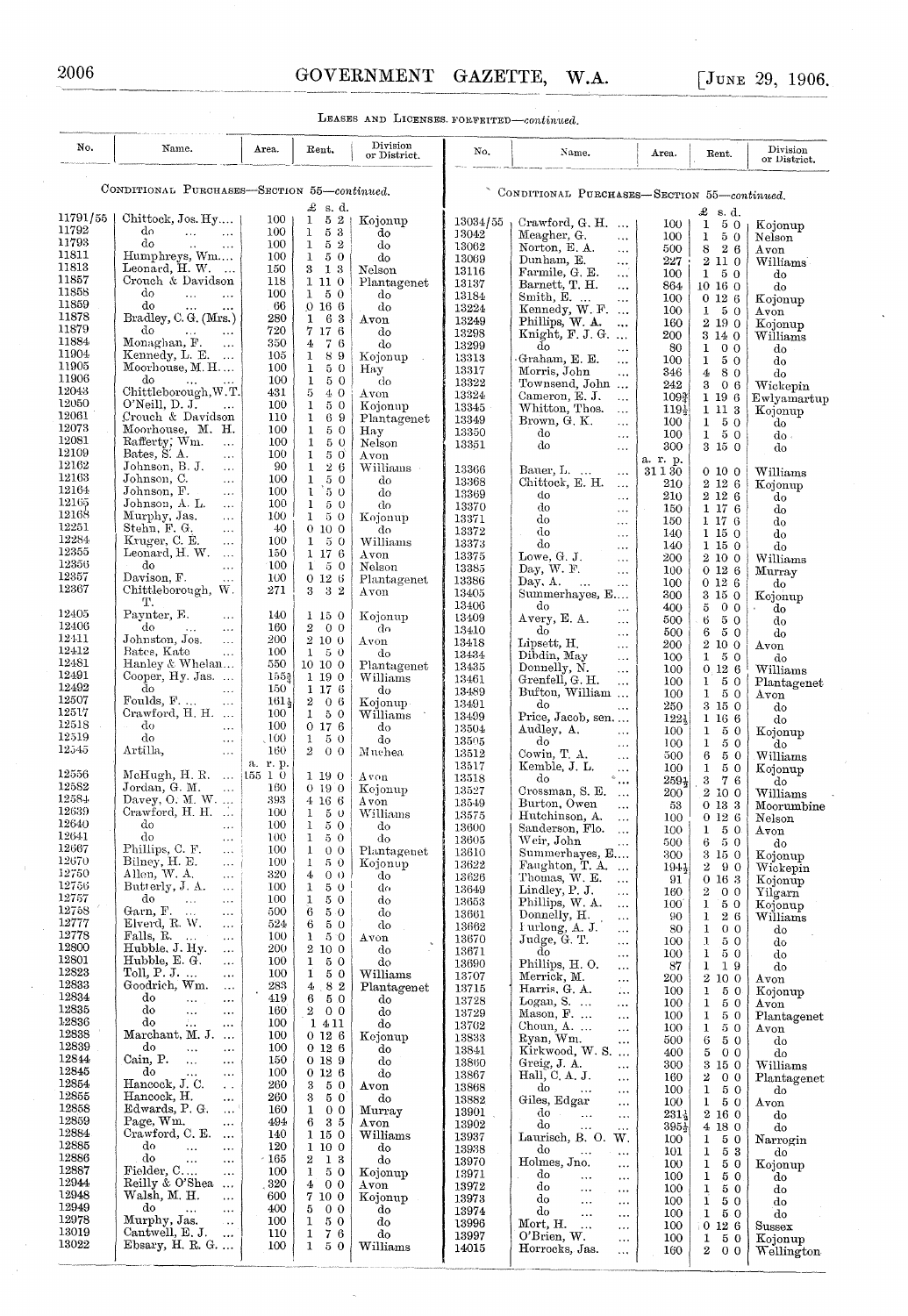| LEASES AND LICENSES FORFEITED-continued.    |                                                                                              |                                     |                                                      |                                                                                     |                                        |                                                                                           |                                 |                                                       |                                                  |
|---------------------------------------------|----------------------------------------------------------------------------------------------|-------------------------------------|------------------------------------------------------|-------------------------------------------------------------------------------------|----------------------------------------|-------------------------------------------------------------------------------------------|---------------------------------|-------------------------------------------------------|--------------------------------------------------|
| No.                                         | Name,                                                                                        | Area.                               | Rent.                                                | Division<br>or District.                                                            | No.                                    | Name,                                                                                     | Area.                           | Rent.                                                 | Division or<br>District.                         |
| CONDITIONAL PURCHASES-SECTION 55-continued. |                                                                                              |                                     |                                                      | CONDITIONAL PURCHASES-SECTION 55-continued.                                         |                                        |                                                                                           |                                 |                                                       |                                                  |
| 14020/55                                    | Bain, A.<br>$\sim 10^{-1}$<br>$\ldots$<br>Survey fee and im-                                 | 160<br>$\cdots$                     | £<br>-s. d.<br>$\overline{2}$ .<br>83                | Kojonup                                                                             | 15185/55<br>15186                      | Lewis, J. F.<br>$\ddotsc$<br>do<br>$\ldots$                                               | 200<br>120                      | £<br>s. d.<br>1<br>-50<br>0150                        | Kojonup<br>do                                    |
| 14021<br>14022                              | provements<br>Clancy, J. J.<br>$\cdots$<br>do<br>$\cdots$<br>$\ldots$                        | 100<br>100                          | 1<br>50<br>50<br>$\mathbf{I}$                        | Plantagenet<br>do                                                                   | 15189<br>15195                         | Russell, J. C.<br>$\ddotsc$<br>Ram Rada<br>$\ddotsc$                                      | 100<br>60                       | 0126<br>$0 - 7 - 6$                                   | do<br>Swan                                       |
| 14023                                       | do<br>$\ddotsc$<br>$\ldots$                                                                  | 100<br>a. r. p.                     | $\mathbf{1}$<br>50                                   | do                                                                                  | 15204<br>15217                         | Improvements<br>Wallace, J.<br>i.<br>O'Neill, J. C.<br>έć,                                | $\ldots$<br>100<br>300          | 2 16 11<br>0126<br>1176                               | Williams<br>Plantagenet                          |
| 14039<br>14060<br>14065                     | Kelly, J. H.<br>$\sim$ $\sim$ $\sim$<br>Rodgers, S.<br>$\ddotsc$<br>Banko, C. G.<br>$\ldots$ | 352 20<br>200<br>160                | 7 1 11<br>2 10 0<br>$\overline{2}$<br>0 <sub>0</sub> | $_{\mathrm{Avon}}$<br>Wellington<br>Kojonup                                         | 15366<br>15541                         | Dolling, E. P. F. $\dots$<br>Survey fee<br>$\ldots$<br>Leyshon, W.<br>$\ddotsc$           | 600<br>$\cdots$<br>160          | $\ddotsc$<br>0 15 0<br>$1 \quad 0 \quad 0$            | $_{\rm Avon}$<br>Williams                        |
| 14081<br>14082<br>14102                     | Barron, E.C.<br>$\cdots$<br>do<br>Phillips, C.F. & D.B.                                      | 100<br>150<br>100                   | 50<br>$\mathbf{1}$<br>$-1$ 17 6<br>1 17 6            | $\rm Williams$<br>do<br>Plantagenet                                                 |                                        | CONDITIONAL PURCHASES-SECTION 56.                                                         |                                 |                                                       |                                                  |
| 14121<br>14124                              | Grady, M.<br>$\cdots$<br>Murray, F. P.<br>$\cdots$                                           | 200<br>150                          | $\mathbf{1}$<br>50<br>1 17 6                         | Avon<br>Plantagenet                                                                 | 2316/56<br>2317                        | Knight, C. R.<br>$\ddotsc$<br>do<br>$\ldots$<br>$\ddotsc$                                 | 131<br>100                      | $\cdot 1$ 12 9<br>50<br>1                             | N.<br>Williams<br>do                             |
| 14194<br>14195                              | Balch, A. R.<br>$\cdots$<br>Balch, C. C.<br>$\ldots$                                         | 100<br>100                          | 0126<br>0 13 0                                       | Williams<br>đо                                                                      | 2320<br>2321                           | Rewell, F.<br>$\ddotsc$<br>do<br>$\ddotsc$<br>$\ldots$                                    | 100<br>100                      | $\mathbf{1}$<br>50<br>50<br>ı                         | do<br>do                                         |
| 14299<br>14325                              | Lilford, F. A.<br>$\ldots$<br>Hayman, W. H.<br>$\ddotsc$                                     | a. r. p.<br>$ 201 \; 3 \; 0$<br>100 | 1 5 9<br>0126                                        | Kojonup                                                                             | 2322<br>2340                           | do<br>$\ldots$<br>$\ddotsc$<br>Trevaskes, A. E. V.                                        | 100<br>100                      | $\mathbf{L}$<br>5 0<br>1<br>50                        | do<br>Kojonup                                    |
| 14334                                       | Boxhall, G. W.<br>$\ddotsc$                                                                  | 100<br>a. r. p.                     | 0126                                                 | Williams<br>Swan                                                                    | 2341<br>2389<br>$24\,\mathrm{l}4$      | do<br>$\ddotsc$<br>$\ddotsc$<br>Knight, C. R.<br>$\ddotsc$<br>Rewell, F                   | 140 <sub>3</sub><br>1395<br>160 | $1\;15\;3$<br>$1\;15\;0$<br>0 <sub>0</sub>            | do<br>Williams                                   |
| 14371<br>14378                              | Wilson, T.<br>$\sim$ $\sim$<br>Drysdale, R.<br>$\ddotsc$                                     | 34 2 30<br>200                      | 50<br>0<br>$\mathbf{1}$<br>50                        | Williams<br>Kojonup                                                                 | 2419<br>2422                           | $\sim$ .<br>Jones, J. V.<br>$\ddotsc$<br>do<br>$\sim$ .<br>$\ddotsc$                      | 160<br>200                      | $\overline{2}$<br>$\bar{2}$<br>0 <sub>0</sub><br>2100 | do<br>Victoria<br>do                             |
| 14391<br>14404                              | Newell, A. P. (Mrs.)<br>Dixon, H. C.<br>$\ldots$                                             | 100<br>1162                         | 0126<br>1 11 5                                       | Williams<br>do                                                                      | 2491<br>2523                           | Collins, C. L.<br>$\ddots$<br>Walton, G.<br>$\ddotsc$                                     | 100<br>200                      | $\mathbf{1}$<br>50<br>2 10 0                          | Kojonup<br>$_{\mathrm{Avon}}$                    |
| 14445<br>14446<br>14456                     | Bradley, J.<br>$\cdots$<br>do<br>$\ddotsc$<br>Kell, L.                                       | 100<br>470                          | 50<br>$\mathbf{1}$<br>5 17 6                         | $_{\rm Avon}$<br>đo                                                                 | 2815<br>2841                           | Pearce Bros.<br>44<br>Ferguson, D.<br>$\sim$ .                                            | 328<br>180                      | 20<br>4<br>$\mathbf{2}^-$<br>50                       | Nelson<br>Avon                                   |
| 14459<br>14469                              | .<br>$\ddotsc$<br>do<br>$\ddotsc$<br>$\cdots$<br>Norton, E. A.<br>$\ldots$                   | 384<br>420<br>150                   | 4150<br>$5\quad 5\quad 0$<br>1176                    | do<br>do<br>Nelson                                                                  | 2907<br>2990<br>3041                   | Williams, J. W.<br>$\ddotsc$<br>Johnston, J. F.<br>.                                      | 100<br>200                      | $\bf{1}$<br>50<br>2100                                | Williams<br>Wellington                           |
| 14473<br>14502                              | Dibdin, May<br>$\cdots$<br>Miethke, C. R. $A$                                                | 120<br>343                          | 1:12:6<br>$4^{\circ}$<br>-58                         | Avon<br>Tenterden                                                                   | 3092<br>3096                           | Phillips, A. A.<br>.<br>Muir, A.<br>$\sim$ .<br>$\sim$<br>White, H.O.<br>$\ddotsc$        | 200<br>100<br>500               | 2100<br>0130<br>6<br>50                               | Kojonup<br>$_{\rm Nelson}$<br>$_{\mathrm{AVon}}$ |
| 14506<br>14511                              | Wilson, T. H.<br>$\ldots$<br>Gordon, Jas.<br>$\ldots$                                        | 480<br>100                          | 6<br>0 <sub>0</sub><br>50<br>1                       | Nelson<br>$_{\mathrm{Avon}}$                                                        | 3126<br>3128                           | Short, A. J.<br><br>Clark, Bertha C.<br>$\ddotsc$                                         | 320<br>100                      | 4<br>0 <sub>0</sub><br>1<br>50                        | do<br>$_{\rm Sussex}$                            |
| 14513<br>14514<br>14515                     | Jones, F. D.<br>$\ddotsc$<br>Jones, W. H.<br>$\cdots$<br>do<br>$\cdots$<br>$\ddotsc$         | 1,000<br>500<br>500                 | $12\ 10\ 0$<br>6<br>50<br>50<br>6                    | do<br>do<br>do                                                                      | 3131<br>3151                           | Morris, A. E.<br>$\cdots$<br>Walsh, M. H.<br>                                             | 160<br>500                      | $\overline{2}$<br>0 <sub>0</sub><br>6<br>50           | Kojonup<br>do                                    |
| 14518                                       | Lilford, F. A.<br>$\ddot{\phantom{a}}$                                                       | a. r. p.<br>31930                   | 1 15 9                                               | Ornabutta                                                                           | 3179<br>3184<br>3191                   | Clark, Jessie (Mrs.)<br>Hodgson, Geo.<br>.<br>Wilkins, H. S.<br>.                         | 300<br>600<br>102               | 3150<br>7 10 0<br>60<br>1                             | Wellington<br>$\rm Williams$<br>Tammin A.A.      |
| 14519<br>14548                              | do<br>$\cdots$<br>$\ldots$<br>Spears, $J.$<br>$\ddots$                                       | 12530<br>160                        | $1\;11\;6$<br>$2\quad 0\quad 0$                      | do<br>$_{\mathrm{Avon}}$                                                            | 3192<br>3221                           | do<br>$\cdots$<br>Barnett, T. H.<br>$\ddotsc$                                             | 120<br>136                      | 1 10 0<br>1140                                        | do<br>Williams                                   |
| 14550<br>14554<br>14559                     | Babington, W. G<br>Dolling, J. W.<br>$\ddotsc$                                               | 132<br>100                          | 1 13 0<br>1<br>50                                    | Plantagenet<br>do                                                                   | 3227<br>3257                           | Gee, $A$ .<br>$\mathbf{r}$<br>$\ddotsc$<br>Avery, E. A.<br>$\ddotsc$                      | $35\frac{1}{2}$<br>500          | 0100<br>6<br>50                                       | Ewlyamartup<br>Kojonup                           |
| 14562<br>14563                              | Hosking, $J_{\cdot}$ , sen.<br>Judge, G. T.<br>$\ldots$<br>do<br>$\ddotsc$<br>$\ldots$       | 100<br>100<br>100                   | $\mathbf{1}$<br>50<br>ı<br>50<br>1<br>50             | Williams<br>do<br>do                                                                | 3258<br>3285<br>3306                   | do<br>$\cdots$<br>$\ddotsc$<br>Mercer, F. W.<br>$\ddotsc$                                 | 500<br>200                      | 6<br>50<br>2 10 0                                     | do<br>Williams                                   |
| 14564<br>14565                              | do<br>$\ldots$<br>$\ldots$<br>Marr, H. V.<br>$\ddotsc$                                       | 100<br>130                          | 1<br>50<br>1126                                      | do<br>Avon                                                                          | 3321<br>3322                           | Gillard, H. E.<br>$\ddotsc$<br>Butcher, C. J.<br>Quartermaine, W. F.                      | $58\frac{1}{4}$<br>100<br>150   | 0146<br>$1\quad 5\ 0$<br>$\mathbf{1}$<br>39           | Murray<br>Dumberning<br>Kojonup                  |
| 14568<br>14577                              | Treasure, J.J.<br>$\ddotsc$<br>Arnott, C.W.<br>$\ddotsc$                                     | 160<br>430                          | $\boldsymbol{2}$<br>0 <sub>0</sub><br>$5\quad 7\ 6$  | Kojonup<br>do                                                                       | 3323<br>3328                           | do<br>$\cdots$<br>Mahar and Forbes                                                        | 250<br>100                      | 3<br>26<br>$'1$ 18 0                                  | do<br>Williams                                   |
| 14597<br>14635                              | Willis, W. J.<br>$\cdots$<br>Hall, W.<br>$\ddotsc$<br>$\ldots$                               | 100<br>100                          | 0126<br>1<br>50                                      | Sussex<br>Melbourne                                                                 | 3338<br>3339                           | Holly, C. W.<br>$\ldots$<br>Lewis, E. A.<br>$\ddots$                                      | 988<br>100                      | $12\,$<br>40<br>$\mathbf{1}$<br>50                    | Kojonup<br>Williams                              |
| 14652<br>14673<br>14674                     | Stephens, H. M.<br>James, C. H.<br>$\ldots$<br>do<br>.<br>$\ldots$                           | 150<br>150<br>100                   | 1 15 0<br>1 17 6<br>50<br>1                          | Kojonup<br>$A$ von<br>do                                                            | 3360<br>3361                           | Stone, Thos.<br>$\ddotsc$<br>do<br>                                                       | 83<br>900                       | 0166<br>$11 \t50$                                     | Kojonup<br>do                                    |
| 14693<br>14694                              | Mooney, I<br>$\cdots$<br>do<br>.<br>$\cdots$                                                 | 100<br>100                          | .1<br>50<br>$\mathbf{1}$<br>50                       | do<br>do                                                                            | 3384<br>3465<br>3466<br>$\blacksquare$ | Boardman, W. H<br>Cathro, J. A.<br>$\ddotsc$<br>do                                        | 210<br>300<br>$121_{2}$         | 2126<br>$3\,$ 15 $\,$ 0 $\,$<br>1 16 0                | Avon<br>Murray<br>do                             |
| 14700<br>14701                              | Staite, G.<br>$\ddotsc$<br>$\ldots$<br>do<br>$\ddotsc$<br>$\ddotsc$                          | 170<br>130                          | 26<br>$\boldsymbol{2}$<br>1 12 6                     | do<br>do                                                                            | 3500<br>3509                           | $\ldots$<br>Johnson, A.<br>$\ddotsc$<br>Clinch, A. J.<br>$\ddotsc$                        | 160<br>200                      | $1 \quad 0 \quad 0$<br>$1 \times 50$                  | Plantagenet<br>Melbourne                         |
| 14702<br>14703<br>14704                     | do<br>.<br>$\cdots$<br>do<br>.<br>$\cdots$<br>do                                             | 150<br>100                          | 1 17 6<br>$\mathbf{1}$<br>50                         | do<br>do                                                                            | 3510<br>3771                           | do<br><br>Gray, Thos.<br>                                                                 | 200<br>100                      | $1\quad 5\quad 0$<br>$1\quad 5\quad 0$                | do<br>Avon                                       |
| 14705<br>14814                              | $\cdots$<br>$\ddotsc$<br>do<br>$\cdots$<br>$\cdots$<br>Davey, O. M. W.                       | 100<br>100<br>100                   | 1<br>50<br>$\mathbf{1}$<br>50<br>ı<br>50             | do<br>do<br>do                                                                      | 3792<br>3871<br>3917                   | Jervois, W. G.<br>$\ddotsc$<br>Scott, H. M.<br>$\cdots$                                   | 150<br>100                      | 1176<br>0126                                          | do<br>Williams                                   |
| 14822<br>14839                              | Johnson, F.<br>$\cdots$<br>Manuel, S. R.<br>$\ddotsc$                                        | 200<br>100                          | 2 10 0<br>$\mathbf{I}$<br>50                         | do<br>do                                                                            |                                        | Clark & Gerdes<br>$\ddotsc$<br>Survey fee<br>$\ddotsc$                                    | 640<br>.                        | $\boldsymbol{2}$<br>63<br>3<br>76                     | Plantagenet                                      |
| 14840<br>14844<br>14901                     | do<br>.<br>$\ddotsc$<br>Oliver, A. G. R.<br>$\cdots$<br>Dill, J. D.<br>$\ddotsc$             | 170<br>100<br>100                   | $\overline{2}$<br>26<br>ı<br>50<br>1<br>50           | do<br>Williams<br>do                                                                | CONDITIONAL PURCHASES-SECTION 60.      |                                                                                           |                                 |                                                       |                                                  |
| 14908<br>14909                              | Earl, C. E<br>$\ldots$<br>do<br>$\ldots$<br>$\sim$ $\sim$                                    | 100<br>100                          | 1<br>50<br>$\mathbf{I}$<br>50                        | Wellington<br>$\operatorname{Williams}$                                             | 669/60<br>725                          | Barnes, R<br>$\rm Harden, A. F. (Mrs.)$                                                   | a. r. p.<br>920<br>16           | $4\quad 5\quad 6$<br>$2\quad 8\ 0$                    | Collie Burn<br>Plantagenet                       |
| 14917<br>14918                              | Campbell, N.<br>$\ddotsc$<br>do<br>.<br>$\cdots$                                             | 150<br>100                          | 1 17 6<br>1<br>50                                    | $_{\rm Avon}$<br>do                                                                 | 727<br>731                             | do.<br>$\ldots$ .<br>Drummond, John                                                       | 16<br>5                         | $2\quad 8\ 0$<br>1 10 0                               | do<br>Victoria                                   |
| 15000<br>15009<br>15038                     | Staples, A.<br>$\ldots$<br>Miles & Brunt<br>$\ldots$<br>$Weston, S. \dots$<br>$\cdots$       | 100<br>200<br>500                   | 0176<br>1<br>50<br>50<br>6                           | Kojonup<br>Williams<br>Victoria                                                     | 777                                    | Daniel, J. E.<br>$\ddotsc$                                                                | 5                               | 1 10 01                                               | Nelson                                           |
| 15052<br>15099                              | Carter, R. J.<br>$\ldots$<br>Oxenham, J.<br>$\cdots$                                         | 1,000<br>291                        | 6.<br>-50<br>$3\,$ 12 $\,$ 8 $\,$                    | Avon<br>Nonga                                                                       |                                        | PASTORAL LEASES-SECTION 94-WESTERN DIVISION.<br>691/94   Turner & Thomas   20,000   5 0 0 |                                 |                                                       |                                                  |
| 15146<br>15147                              | Muller, S.<br>$\cdots$<br>do<br><br>$\ldots$                                                 | 100<br>100                          | 0126<br>0126                                         | Sussex<br>do                                                                        |                                        |                                                                                           |                                 |                                                       |                                                  |
| 15148<br>15175<br>15184                     | do<br><br>$\ldots$<br>Le Lievre, L.<br>$\cdots$<br>Lewis, J. F.                              | 100<br>100<br>200                   | 0126<br>$0\;12\;6$                                   | do<br>Kojonup                                                                       | 167/95                                 | PASTORAL LEASES-SECTION 95-EUCLA DIVISION.<br>Talbot, Budge, and                          | 20,000                          | 5 0 0                                                 |                                                  |
|                                             | $\ddotsc$                                                                                    |                                     | 1.50                                                 | — do<br>$\frac{2}{3q} \mathcal{F}_{\mu\nu\lambda}(\lambda) = 2\pi \lambda^{\mu\nu}$ |                                        | Anderson                                                                                  |                                 |                                                       |                                                  |